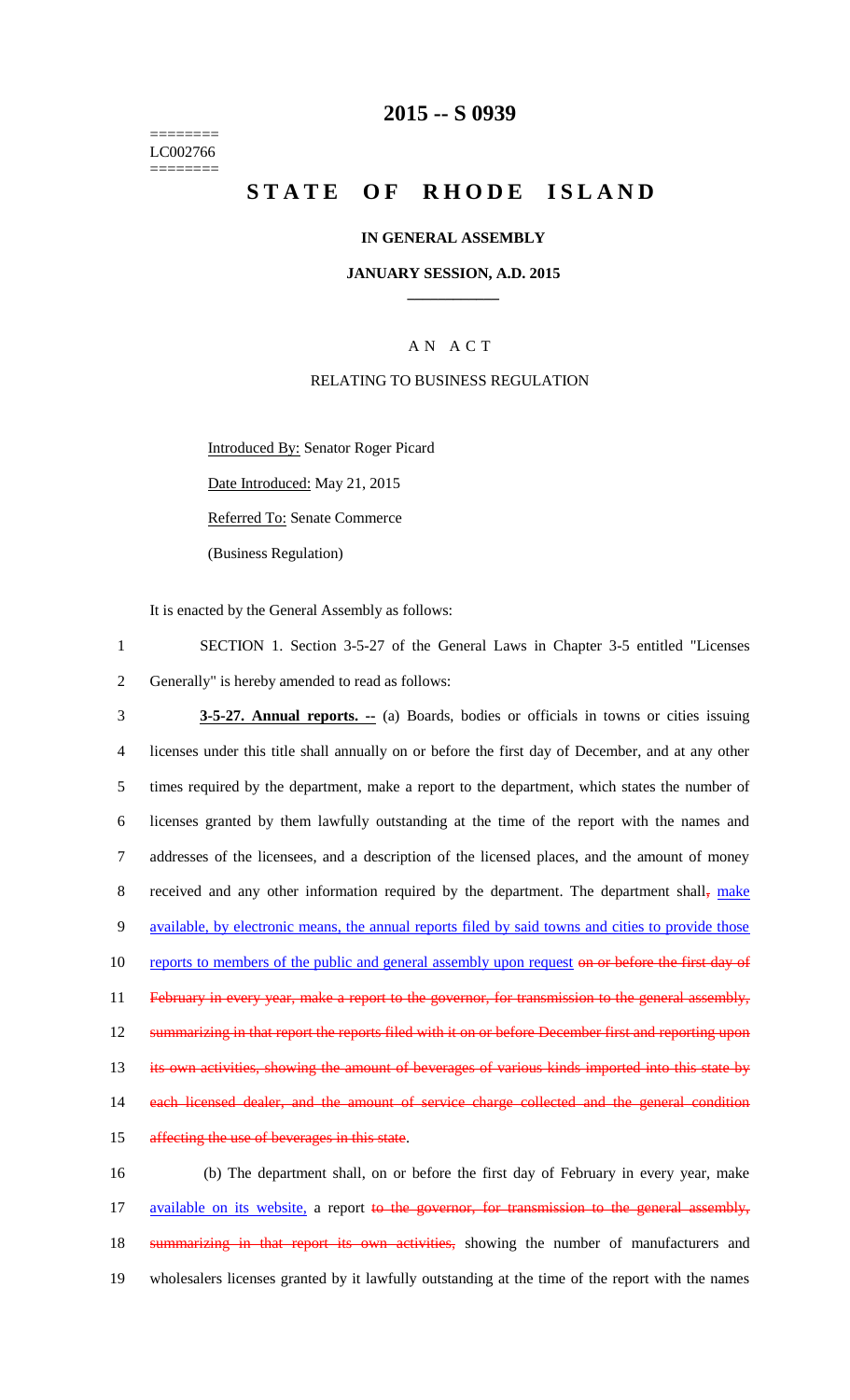and addresses of licensees and a description of the licensed places, and the division of taxation shall report the amount of money received, showing the amount of beverages of various kinds imported into this state by each licensed dealer and the amount of service charge collected and the general condition affecting the use of beverages in this state.

 SECTION 2. Sections 5-1-10 and 5-1-11 of the General Laws in Chapter 5-1 entitled "Architects" are hereby amended to read as follows:

 **5-1-10. Issuance and renewal of certificates. --** (a) Upon payment of the fees required by § 5-1-11, an individual who has complied with § 5-1-8 or 5-1-9 is entitled to a certificate of registration indicating that he or she is qualified to practice architecture in this state. Each certificate of registration shall contain the name of the individual to whom it was issued and his or her date of birth.

 (b) Every certificate of registration is valid for a period of two (2) years and expires on the last day of December of each odd numbered year following its issuance. An architect may 14 renew his or her certificate of registration by paying the renewal fee or fees required by § 5-1-11. An architect who fails to renew his or her certificate of registration prior to December 31 may not thereafter renew his or her certificate of registration except upon payment of the renewal fee or fees and the additional fee required by § 5-1-11. The board may require all applicants for renewal to provide the board with information, including, but not limited to, a brief outline setting forth the professional activities of any applicant during a period in which a certificate of registration has lapsed and other evidence of the continued competence and good character of the applicant, all as the board deems necessary.

 (c) A duplicate certificate of registration to replace one which has been lost, destroyed, 23 or mutilated may be issued by the board upon payment of the fee required by  $\S 5-1-11$ .

 **5-1-11. Fees -- Payment and disposition. --** (a) The fees paid by an applicant for filing an application for examination, for the examination, for re-examination, for registration pursuant 26 to § 5-1-9, for annual renewal,  $or$  for renewal of an expired certificate, or for issuance of a 27 duplicate certificate of registration shall be sixty dollars (\$60).

 (b) All fees or other monies collected under the provisions of this chapter shall be deposited as general revenues. The controller is authorized and directed to draw his or her orders upon the general treasurer for payment from the fund, upon receipt by the controller of vouchers authenticated by the chairperson or secretary of the board.

 (c) The fees paid by an applicant for a certificate of authorization pursuant to this section for annual renewal, for renewal of an expired certificate of authorization, or for issuance of a duplicate certificate of authorization, shall be sixty dollars (\$60).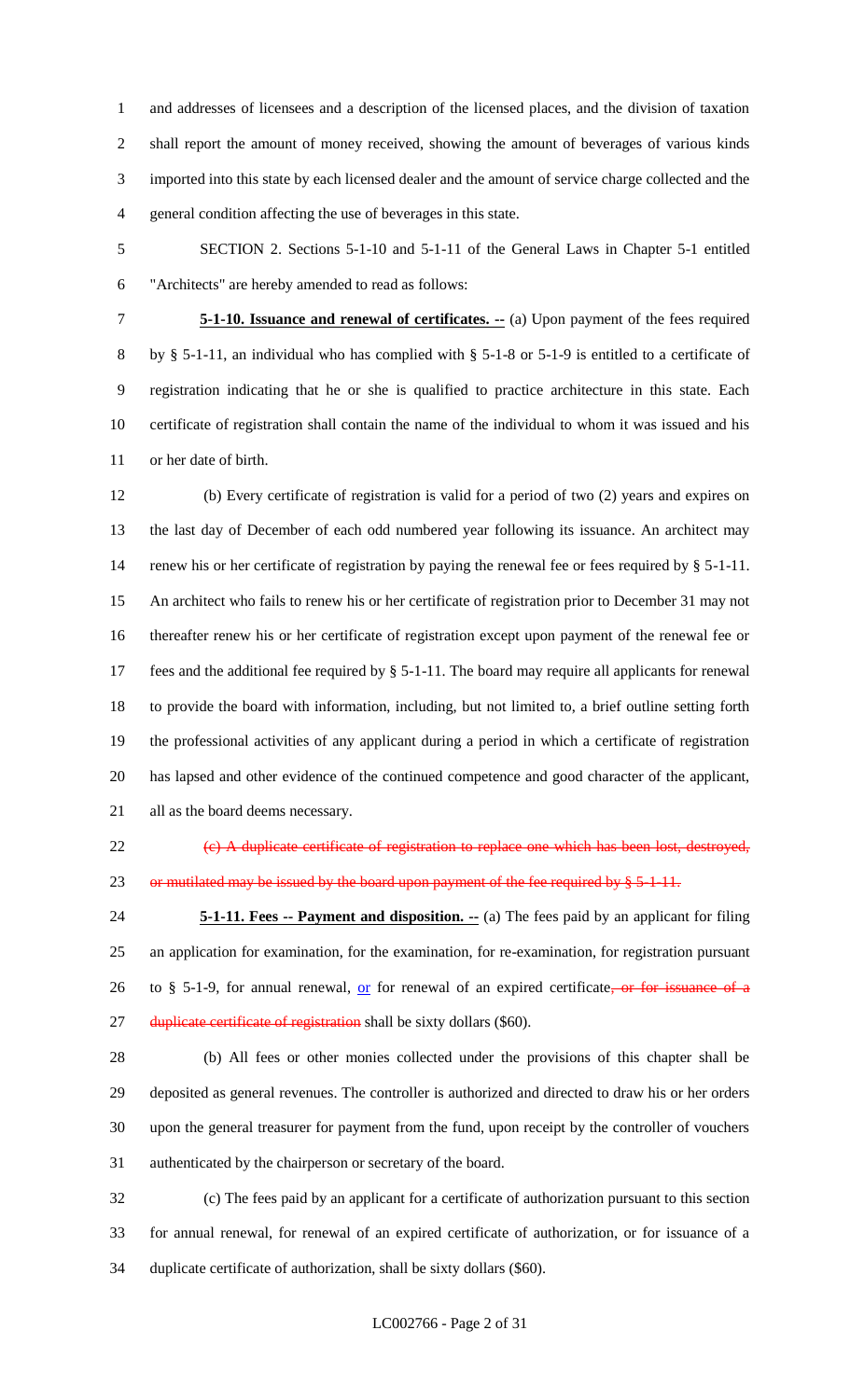SECTION 3. Section 5-3.1-4 of the General Laws in Chapter 5-3.1 entitled "Public Accountancy" is hereby amended to read as follows:

 **5-3.1-4. Board of accountancy. --** (a) There is created a board of accountancy in and for the state of Rhode Island, to be known as the Rhode Island board of accountancy. The board shall consist of five (5) members. All members shall be appointed by the governor. Membership of the board shall consist of three (3) members who hold certificates and valid permits to practice as certified public accountants in this state and who are in public practice as certified public accountants in this state, and one member who holds an authority and a valid permit to practice as a public accountant in this state unless the governor shall not be able to find a qualified appointee within the class of public accountants at which time the governor shall appoint a certified public accountant. All four (4) of those members shall have at least ten (10) years' experience in a full- time practice of public accountancy. The fifth member shall be from the public sector and shall have professional or practical experience in the use of accounting services and financial statements as to be qualified to evaluate whether the qualifications, activities, and professional practice of those persons and firms regulated under this chapter conform with the standards established to protect the public interest. The board member from the public sector shall be designated as the public's member to the board for the term of service appointed. Except as provided, the term of the members of the board shall be five (5) years. No member of the board shall be associated in the practice of accountancy, either individually or as a member of a firm, with any other member of the board. The members of the Rhode Island board of accountancy appointed and serving under prior law on July 1, 1995, shall serve out the terms for which they were originally appointed as members of the board created by this section. Vacancies occurring during any term shall be filled by appointment by the governor for the unexpired term. Upon the expiration of his or her term of office, a member shall continue to serve until his or her successor has been appointed and has assumed office. The governor shall remove from the board any member whose certificate, authority or permit has been revoked, suspended, or not renewed. No person who has served two (2) consecutive complete terms is eligible for reappointment. Serving the remainder of an unexpired term upon appointment by the governor to fill a vacancy on the board shall not be considered as serving a complete term.

 (b) The board shall elect annually from among its members a chairperson and any other officers that it deems appropriate. The board shall meet at any times and places that are fixed by the board and in any event shall meet no less than four (4) times each year. Three (3) members of the board shall constitute a quorum for the transaction of business. The board shall have a seal which shall be judicially noticed. The board shall retain or arrange for the retention of all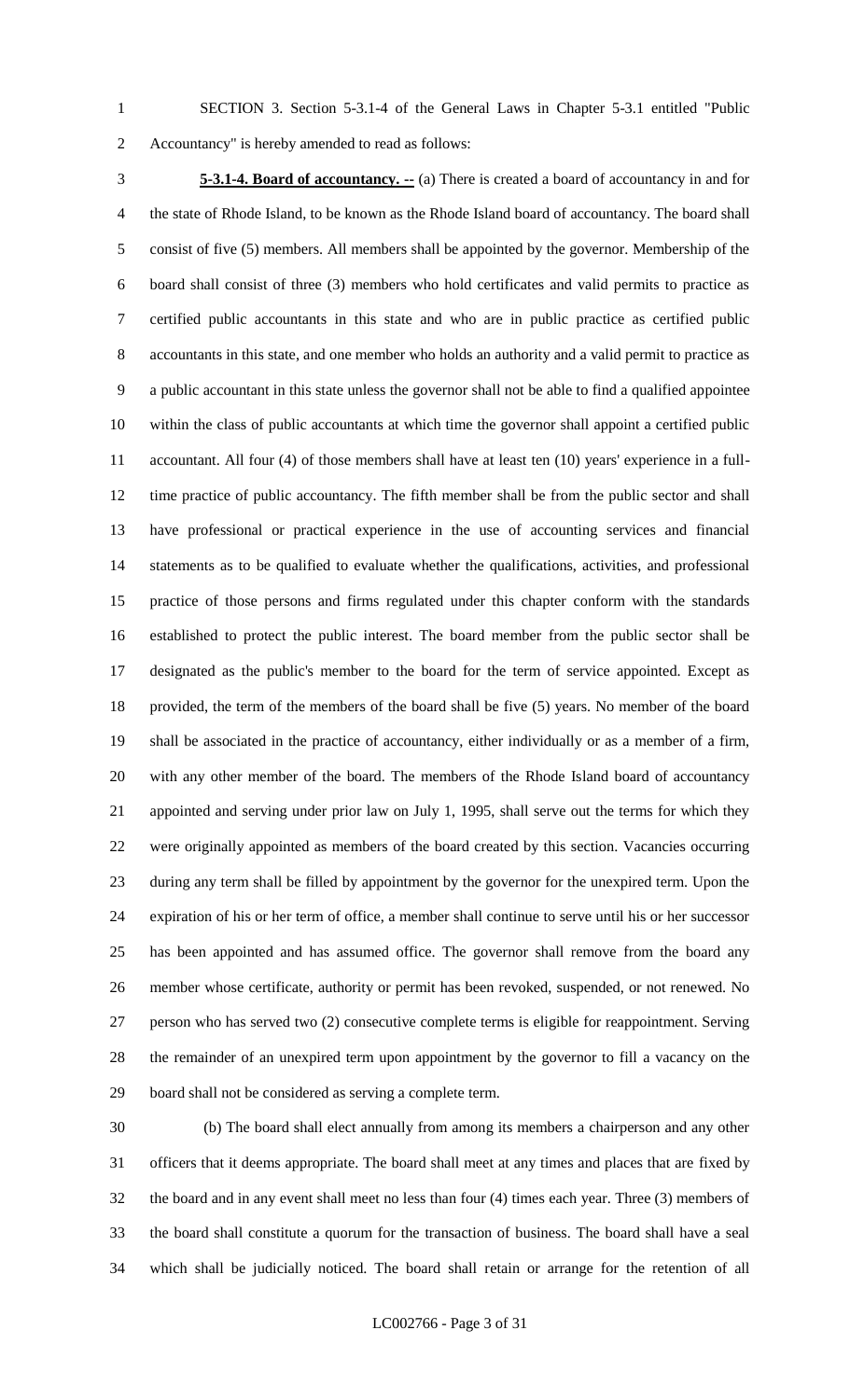applications and documents under oath that are filed with the board, and shall maintain a registry of the names and addresses of all licensees. The board shall keep records of its proceedings, and in any proceeding in court, civil or criminal, arising out of or founded upon any provision of this chapter, copies of the records certified as correct under the seal of the board are admissible in evidence.

 (c) Each member of the board shall be reimbursed for actual and necessary expenses incurred in the discharge of those duties, but shall not receive compensation for their services on the board.

 (d) All fees and monies derived under the provisions of this chapter shall be paid to and received by the general treasurer of the state of Rhode Island, who shall keep the monies in a restricted receipt account. All monies in the restricted receipt account shall be used to reimburse the board for expenses incurred in the administration and enforcement of this chapter. The board treasurer is authorized and directed to draw orders upon the general treasurer for payment from the restricted receipt account upon receipt by the board treasurer of vouchers authenticated by the chairperson, vice chairperson, or secretary of the board.

16 (e) The board shall  $\frac{f}{r}$  ile maintain on its website an annual report of its activities with the governor and the general assembly of this state. The report shall include, but not be limited to, a 18 statement of all receipts and disbursements and a listing of all current licensees. The board shall 19 mail a copy of that annual report, upon request, in writing, to any licensee and to any member of 20 the public.

 (f) The board shall prescribe any rules and regulations not inconsistent with the provisions of this chapter that it deems consistent with, or required by, the public welfare and policy established in § 5-3.1-2. Those rules and regulations may include:

 (1) Rules and regulations of procedure for governing the conduct of matters before the board;

 (2) Rules and regulations of professional conduct for establishing and maintaining high standards of competence and integrity in the profession of public accounting;

 (3) Rules and regulations governing educational and experience requirements for the issuance of certificates;

 (4) Rules and regulations establishing requirements for continuing education to promote the professional competence of holders of permits, which the board may require those holders to meet as a condition of their continuing in the practice of public accounting;

 (5) Rules and regulations governing practice units engaged in the practice of public accounting, including, but not limited to, rules and regulations concerning the style, name, title,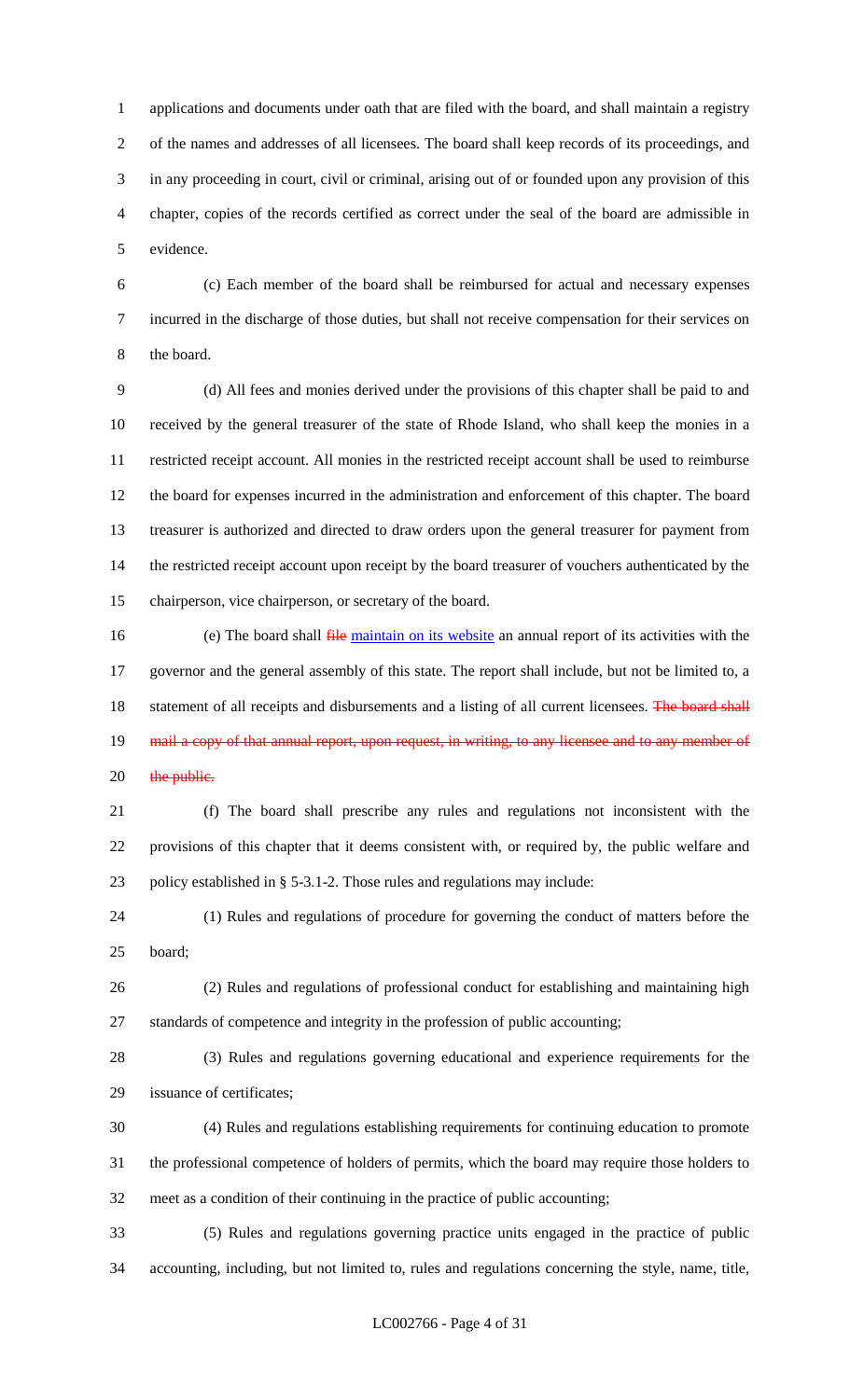and affiliation with any other organization, and establishing reasonable standards as to professional liability insurance;

 (6) Rules and regulations for reviewing and monitoring professional performance and conducting peer reviews;

 (7) Any other rules and regulations, which the board deems necessary or appropriate in exercising its functions under this chapter.

 (g) The promulgation of any rule, regulation, or amendment to it under subsection (f) of 8 this section or under any other provision of this chapter shall be in accordance with § 42-35-3.

 (h) The board may employ any personnel and arrange for any assistance, legal or otherwise, that it requires for the performance of its duties. It may also establish one or more advisory committees as it deems necessary in the performance of its duties. The authority and term of that advisory committee may be permanent or temporary in nature as determined by the board.

 (i) In addition to its rulemaking authority, the board has the power to take all action that is necessary and proper to effectuate the purposes of this chapter, including the power to:

(1) Sue and be sued in its official name as an agency of this state;

 (2) Investigate all complaints and charges of unprofessional conduct, including, but not limited to, conduct specified under § 5-3.1-12, against any licensee or any applicant for a certificate or permit, and to hold hearings, in accordance with the provisions of § 5-3.1-14, to determine whether those complaints and charges are substantiated;

 (3) Appoint one or more members of the board, legal counsel, and/or an independent investigator to act on behalf of the board in investigating the conduct of any licensee, or of any applicant for a certificate or permit, or in the alternative to appoint a probable cause committee to investigate that conduct on its behalf, the committee to be comprised of licensees in good standing, as the board determines; and

 (4) Issue subpoenas, administer oaths, and summon and examine witnesses in connection with any investigation conducted under authority of this chapter. If a subpoena is disobeyed, the board may invoke the aid of any court of competent jurisdiction in this state to require the attendance and testimony of witnesses and the production of documentary evidence.

 (j) The board and its members and agents are immune from personal liability for actions taken in good faith in the discharge of the board's responsibilities, and the state of Rhode Island shall indemnify the board and those members and agents for, and holds them harmless from, any and all costs, damages, and reasonable attorneys' fees arising from or related in any way to claims or actions against them as to matters to which the immunity applies.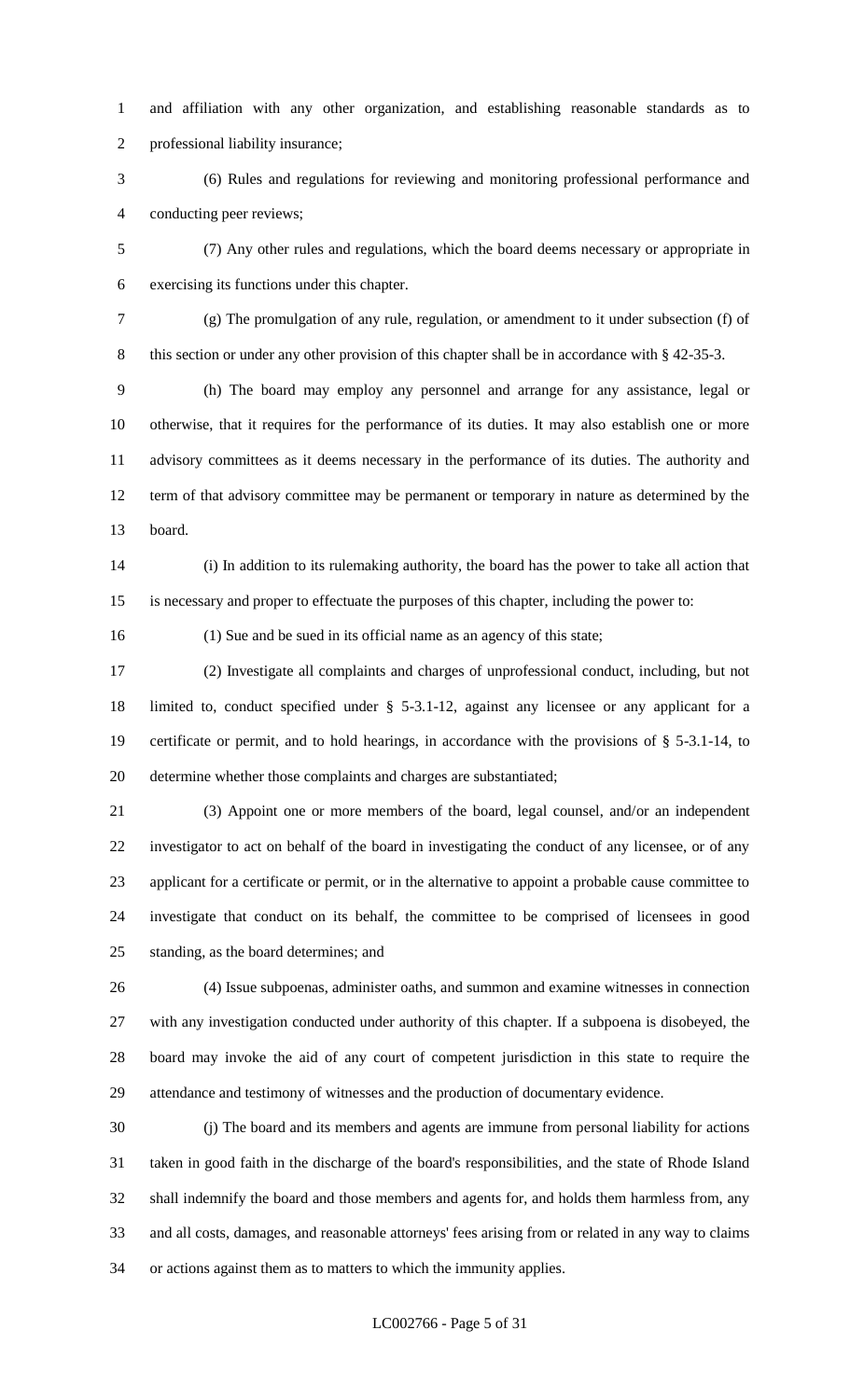(k) The board shall adopt rules and regulations to implement substantial equivalency as

2 set forth in  $\S$  5-3.1-7(g).

 SECTION 4. Section 5-8-3 of the General Laws in Chapter 5-8 entitled "Engineers" is hereby amended to read as follows:

# **5-8-3. Board -- Creation -- Duties -- Composition -- Appointments -- Terms. --** (a)

 The duty of the board of engineers is to administer those provisions of this chapter that relate to the regulation of professional engineering and the registration of professional engineers.

 (b) Subject to the approval of the director, the board of engineers shall establish any rules and regulations for the conduct of its own proceedings, for examination of applicants, for registration of professional engineers and engineers-in-training, for continuing education requirements, for investigating complaints to the board and for governing the practice of engineering all that it deems appropriate.

 (c) (1) Members of the board are subject to the provisions of chapter 14 of title 36. The board consists of five (5) persons, who are appointed by the governor, and must have the qualifications required by § 5-8-4. Each member of the board shall receive a certificate of his or her appointment from the governor and shall file with the secretary of state his or her written oath or affirmation for the faithful discharge of his or her official duty. Appointments to the board shall be in the manner and for a period of time that the term of each member expires at a different 19 time. On the expiration of the term of any member, the governor shall in the manner previously provided appoint for a term of five (5) years a registered professional engineer having the qualifications required in § 5-8-4. A member may be reappointed to succeed himself or herself, but shall not serve more than two (2) full consecutive terms. Each member may hold office until the expiration of the term for which appointed or until a successor has been appointed and has qualified.

 (2) The board shall designate and establish a system of registration by discipline not later than December 31, 1994, and shall subsequently administer that registration system.

- (3) The registration system shall provide, at a minimum, for the registration of:
- 28 (i) Civil engineers;
- (ii) Chemical engineers;
- (iii) Electrical engineers;
- (iv) Mechanical engineers;
- (v) Structural engineers;
- (vi) Environmental engineers; and
- (vii) Fire protection engineers.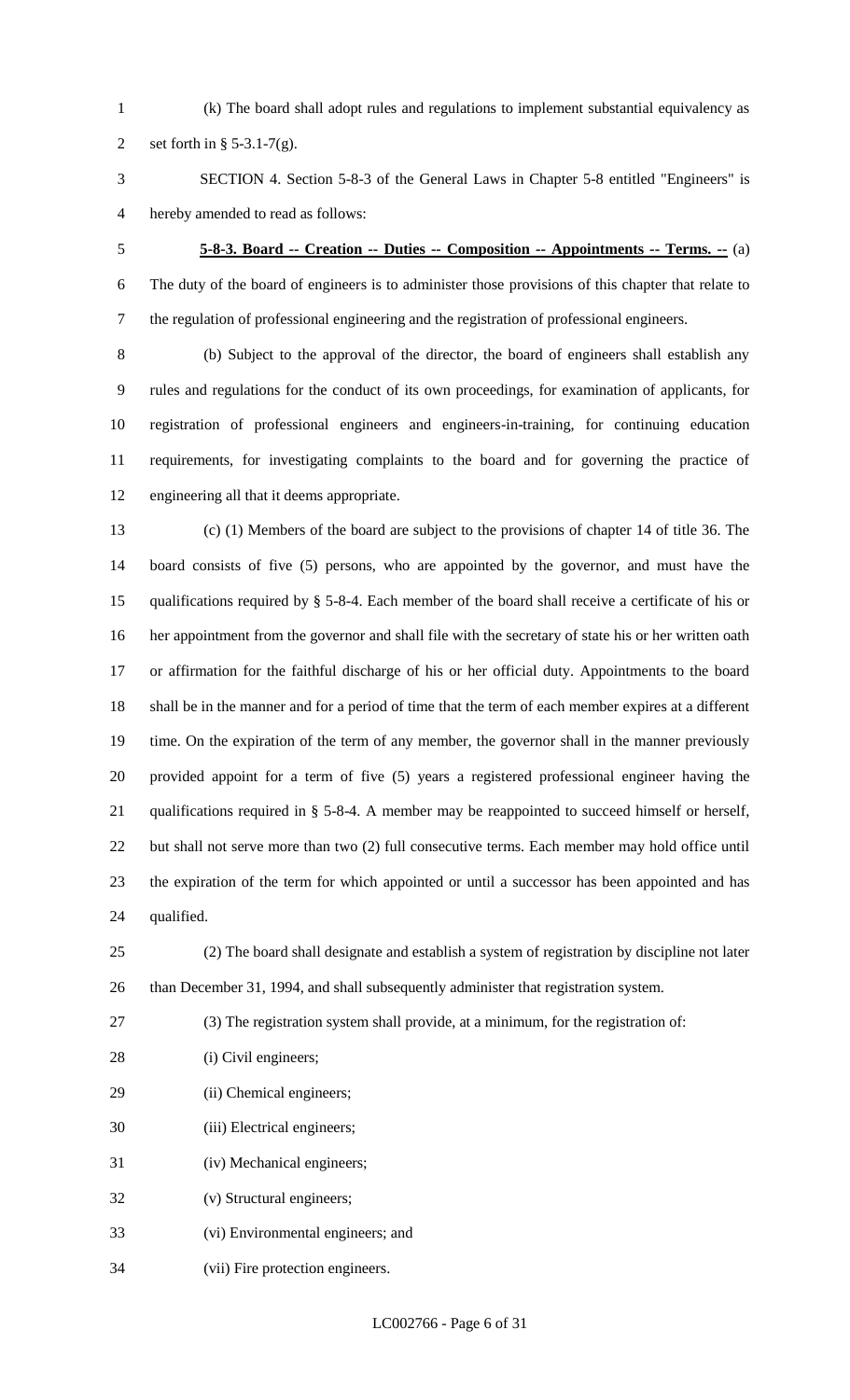| $\mathbf{1}$   | (4) The board may establish additional classifications by rule and regulation subject to              |
|----------------|-------------------------------------------------------------------------------------------------------|
| $\overline{2}$ | the approval of the director.                                                                         |
| 3              | (5) Classification of disciplines shall conform to the standards established by the                   |
| $\overline{4}$ | NCEES. Nothing in this section shall be construed to limit the registration of a qualified applicant  |
| $\mathfrak{S}$ | to only one discipline.                                                                               |
| 6              | (d) The board shall annually provide a written report to the director of the department of            |
| $\tau$         | business regulation presenting a summary of all fees collected, a list of all individuals registered, |
| 8              | a summary of all disciplinary actions taken, and the disposition of all complaints made to the        |
| 9              | board. After reviewing the board's report, the director shall submit a copy of the report with his or |
| 10             | her comments on the performance of the board, its compliance with this chapter and the director's     |
| 11             | recommendations, to the governor, the general assembly, and the board.                                |
| 12             | SECTION 5. Sections 5-8.1-8, 5-8.1-10 and 5-8.1-11 of the General Laws in Chapter 5-                  |
| 13             | 8.1 entitled "Land Surveyors" are hereby amended to read as follows:                                  |
| 14             | 5-8.1-8. Board of registration for professional land surveyors -- Records and                         |
| 15             | <b>reports.</b> -- (a) The board of land surveyors shall keep a record of its proceedings and of all  |
| 16             | applications for registration, which applications shall show:                                         |
| 17             | (1) Name, date of birth, and last known address of each applicant;                                    |
| 18             | (2) Date of the application;                                                                          |
| 19             | (3) The last known place of business of the applicant;                                                |
| 20             | (4) The education, experience and other qualifications of the applicant;                              |
| 21             | (5) The type of examination administered;                                                             |
| 22             | (6) Whether or not the applicant was accepted or rejected;                                            |
| 23             | (7) Whether or not a certificate of registration was granted;                                         |
| 24             | (8) The date of action of the board; and                                                              |
| 25             | (9) Any other information that the board deems appropriate.                                           |
| 26             | (b) Board records and papers of the following classes are of a confidential nature and are            |
| 27             | not public records:                                                                                   |
| 28             | (1) Examination material for examinations not yet given;                                              |
| 29             | (2) File records of examination problem solutions;                                                    |
| 30             | (3) Letters of inquiry and references concerning applicants;                                          |
| 31             | (4) Completed board inquiry forms concerning applicants;                                              |
| 32             | (5) Investigatory files where any investigation is still pending; and                                 |
| 33             | (6) All other materials of like nature.                                                               |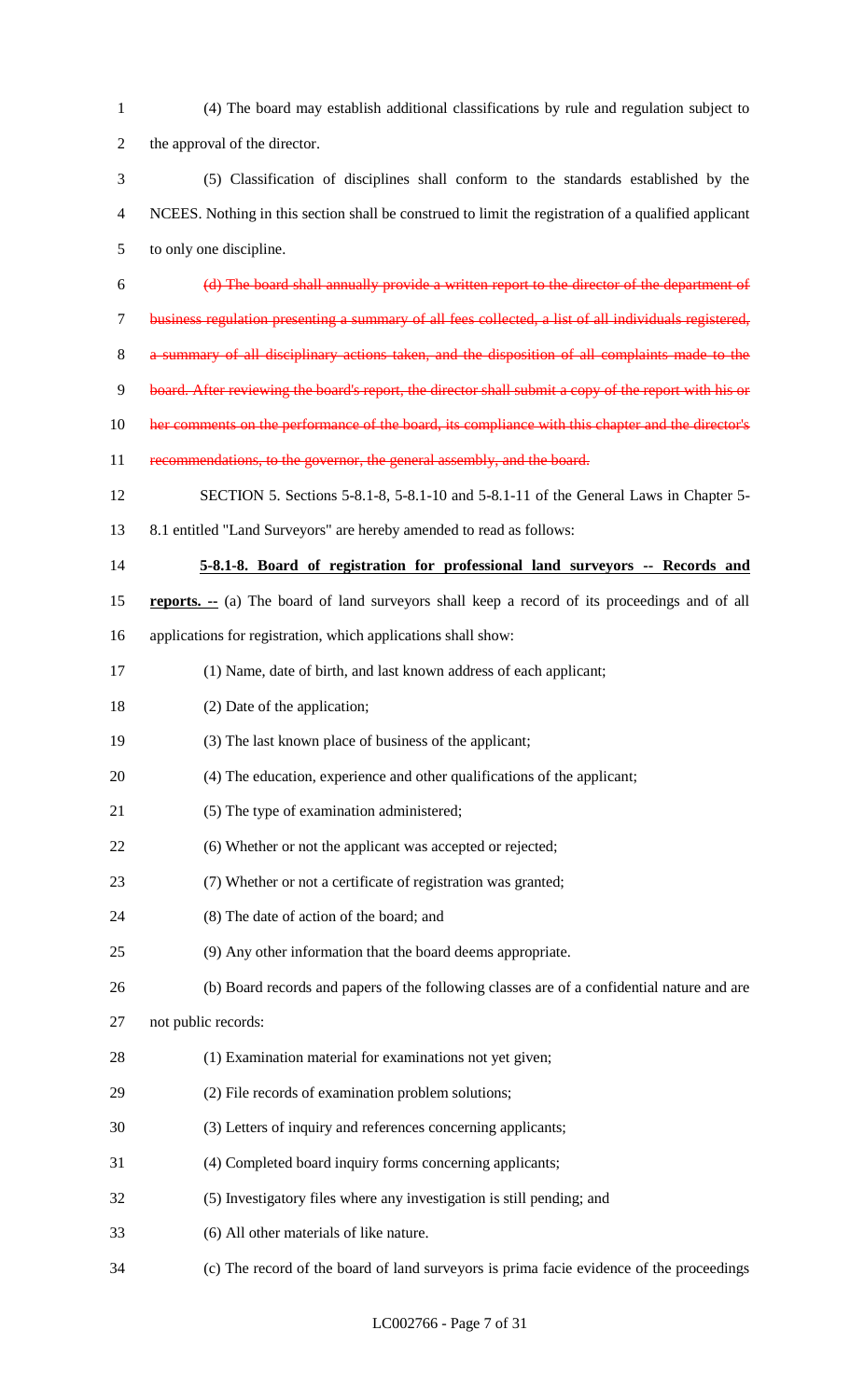of the board and a certified transcript by the board is admissible in evidence with the same force and effect as if the original were produced.

 (d) A complete roster showing the names and last known addresses of all registered professional land surveyors and surveyors-in-training and any sole proprietorship, partnership, limited liability partnership, corporation or limited liability company receiving a certificate of authorization shall be available on the board's website compiled by the board of land surveyors once each year, or at intervals as established by board regulations. Copies of this roster shall be placed on file with the secretary of state and may be mailed to each person listed in the roster and, in addition, may be distributed or sold to the public.

# **5-8.1-10. Board of registration for professional land surveyors--Issuance and**

**renewal of certificates.** -- (a) Surveyors previously registered. - Each land surveyor holding a certificate of registration under the laws of this state as previously in effect shall be deemed registered as a professional land surveyor under this chapter.

 (b) Surveyors-in-training previously registered. - Each surveyor-in-training previously enrolled under the laws of this state as previously in effect shall be deemed enrolled under this chapter.

 (c) Certificates of registration. - With the assistance of the department, the board of land surveyors shall issue a certificate of registration upon payment of the registration fee as provided for in this chapter to any applicant, who, in the judgment of the board, has met the requirements of this chapter. Enrollment cards are issued to those who qualify as surveyors-in-training. The certificate of registration shall:

(1) Carry the designation "professional land surveyor";

(2) Show the full name of the registrant, without any titles;

(3) Have a serial number; and

(4) Be signed by both the chairperson and secretary of the board of land surveyors.

 (d) Effect of certification. - The issuance of a certificate of registration by the board of land surveyors is prima facie evidence that the person named in the certificate is entitled to all rights and privileges of a professional land surveyor while the certificate of registration remains unrevoked or unexpired.

 (e) Expiration and renewals. - Certificates of registration that expire are invalid, rendering practice authorized on the basis of that certificate illegal. It is the duty of the board of land surveyors to notify every person registered under this chapter of the date of the expiration of his or her certificate and the amount of the fee required for its renewal. That notice shall be mailed to the registrant at his or her last known address at least one month in advance of the date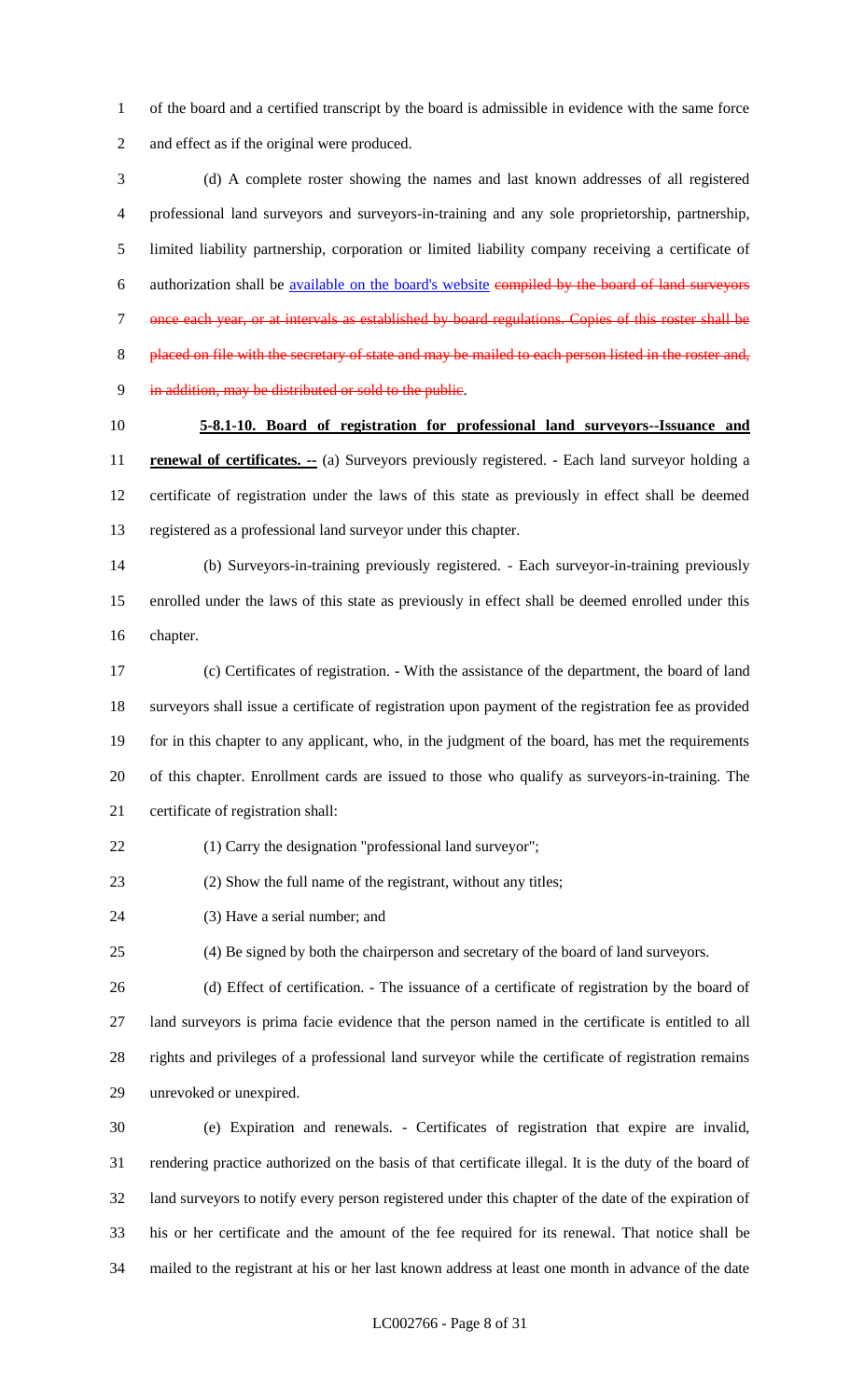of the expiration of that certificate and it is the responsibility of each person registered under this chapter to renew his or her certificate of registration prior to its expiration. Renewal may be effected at any time prior to or during the month of June of each odd-numbered year (meaning biennially) commencing in year 2003 (provided, that any said renewal shall be post-marked no later than June 30th in that year in order to be valid), or at any other time that the law provides for, by the payment of the fee required by this chapter. Renewal of an expired certificate may be effected, with the director's approval, within a period of four (4) years, provided, that evidence is submitted to the board of land surveyors attesting to the continued competence and good character of the applicant. The amount to be paid for the renewal of a certificate after the date of expiration shall be double the regular fee. In the event renewal is not made before the end of the second year, the board of land surveyors may require any re-examination that it deems appropriate and the amount to be paid for the renewal shall be as stated in this section.

 (f) Lapsed certificates. - Any registrant who allows his or her certificate of registration to lapse for more than four (4) years shall reapply for registration in accordance with the requirements stated in § 5-8.1-9.

16 (g) Re-issuance of certificate. A duplicate certificate of registration, to replace any 17 certificate lost, destroyed, or mutilated may be issued by the board of land surveyors upon 18 payment of the fee required by § 5-8.1-11.

19 (h) Any party aggrieved by the board's decision regarding license issuance or renewal may, within ten (10) days of the decision, appeal the matter to the director by submitting a written request for a formal hearing to be conducted in accordance with the provisions of § 5-8.1-15.

 **5-8.1-11. Board of registration for professional land surveyors -- Fees -- Payment and disposition.** -- (a) The fees paid by an applicant for filing an application for examination, or 24 for renewal<del>, or for issuance of a duplicate certificate</del> shall be determined by the board and shall not exceed one hundred eighty dollars (\$180) per year plus any administrative costs associated 26 with an application for examination, reexamination, or annual renewal, or duplicate certificate. The administrative costs shall be determined by the board. All revenues received pursuant to this section shall be deposited as general revenues.

 (b) The fees paid by an applicant for the examination, for reexamination, or for renewal of any expired certificate shall be determined by the board to cover the direct expenses associated with administering the examination, reexamination, or the renewal of an expired certificate.

 SECTION 6. Section 5-20.5-11 of the General Laws in Chapter 5-20.5 entitled "Real Estate Brokers and Salespersons" is hereby amended to read as follows:

**5-20.5-11. Fees and license renewals. --** (a) The following fees shall be charged by the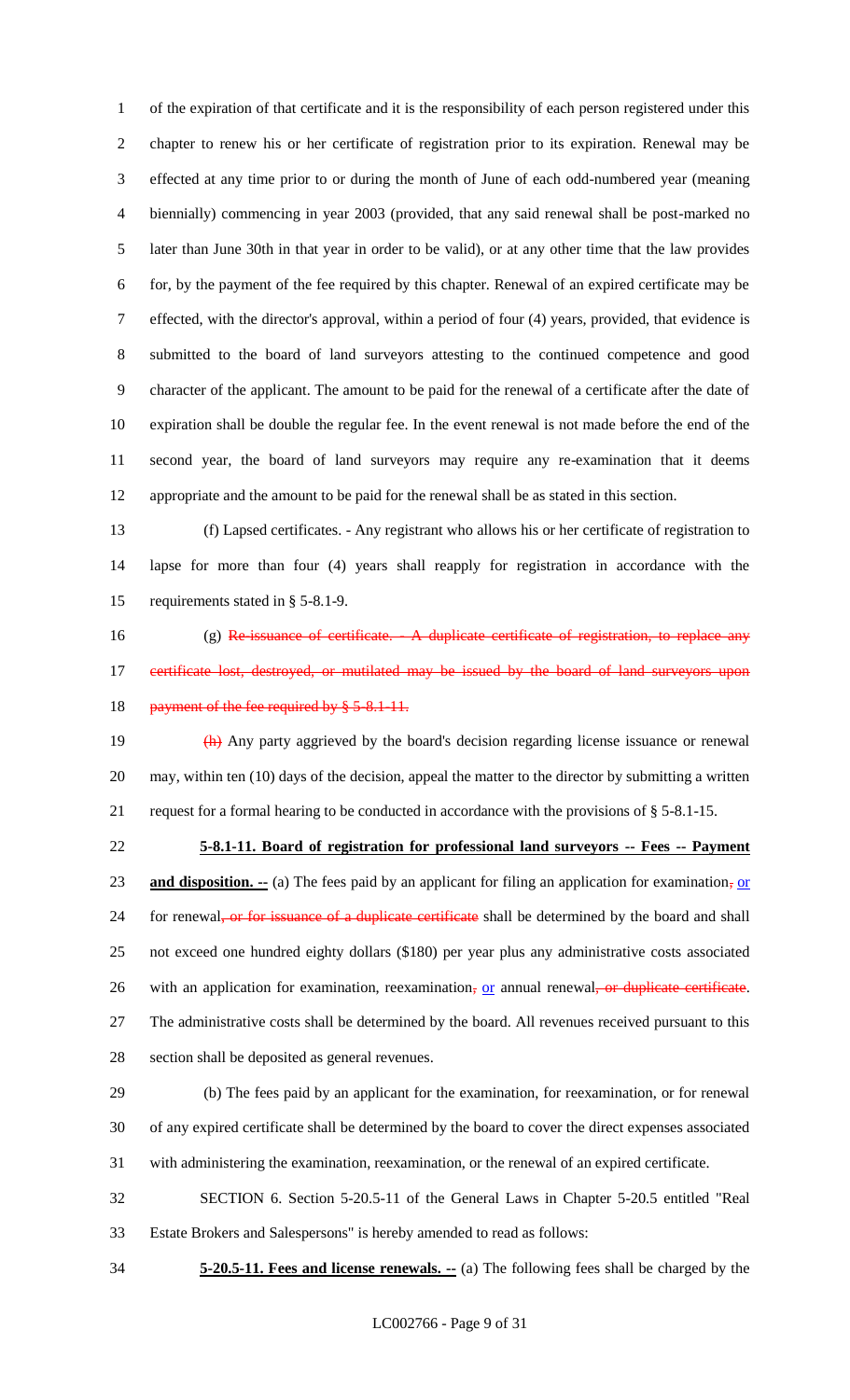director:

(1) For each application, a fee of ten dollars (\$10.00);

 (2) For each examination a fee, the cost of which is limited to the charge as designated by the appropriate testing service's contract with the department of business regulation;

 (3) For each original broker's license issued, a fee of eighty-five dollars (\$85.00) per annum for the term of the license and for each annual renewal of the license, a fee of eighty-five dollars (\$85.00) per annum for the term of renewal. The total fees for the term of initial licensure and of renewal must be paid at the time of application for the license;

 (4) For each original salesperson's license issued, a fee of sixty-five dollars (\$65.00) per annum for the term of the license and for each renewal of the license, a fee of sixty-five dollars (\$65.00) per annum for the term of the license. The total fees for the term of initial licensure and of renewal must be paid at the time of application for the license.

 (5) For each change from one broker to another broker by a salesperson, or a broker, a fee of twenty-five dollars (\$25.00), to be paid by the salesperson or the broker;

15 (6) For each duplicate license, where a license is lost or destroyed and affidavit is made

16 of that fact, a fee of twenty-five dollars (\$25.00);

17 (7) For each duplicate pocket card, where the original pocket card is lost or destroyed 18 and affidavit is made of that fact, a fee of twenty-five dollars (\$25.00);

19  $\left(\frac{8}{6}\right)$  For each broker's license reinstated after its expiration date, a late fee of one 20 hundred dollars (\$100), in addition to the required renewal fee;

21  $(9)(7)$  For each salesperson's license reinstated after its expiration date, a late fee of one hundred dollars (\$100) in addition to the required renewal fee.

 (b) Every licensed real estate broker and salesperson who desires to renew a license for the succeeding year term shall apply for the renewal of the license upon a form furnished by the director and containing information that is required by the director. Any renewal of a license is subject to the same provisions covering issuance, suspension, and revocation of any license originally issued. At no time shall any license be renewed without examination if the license has expired beyond a period of one year.

 SECTION 7. Sections 5-51-11 and 5-51-14 of the General Laws in Chapter 5-51 entitled "Rhode Island State Board of Examiners of Landscape Architects" are hereby amended to read as follows:

 **5-51-11. Duplicate licenses -- Seals -- Rubber stamps. -- Seals -- Rubber stamps. --** (a) Only one certificate of registration or license shall be issued to a licensed landscape architect. A duplicate certificate may be issued by the board should the original certificate be lost or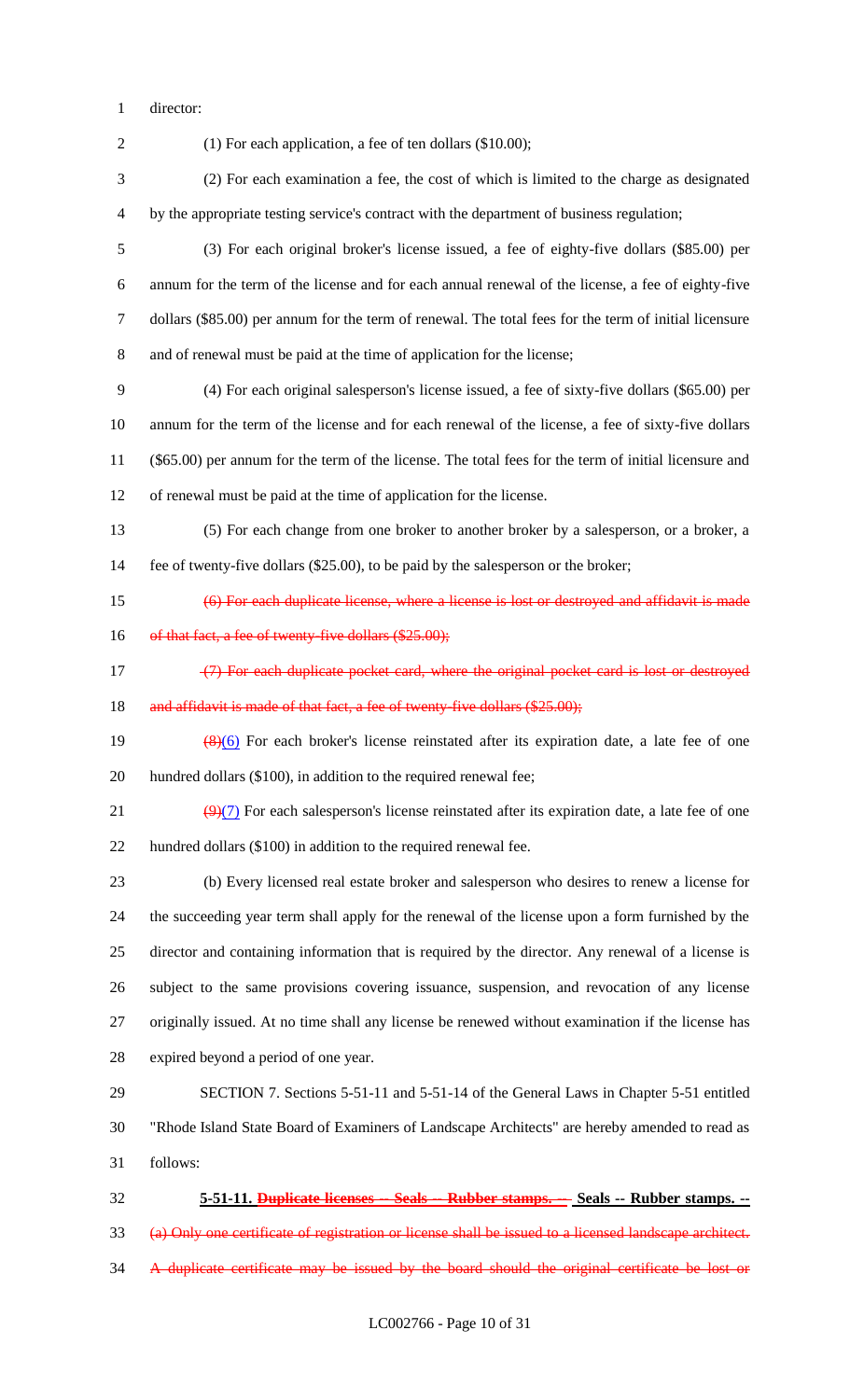damaged. Applications for a duplicate certificate shall be submitted to the board office. The

required fee must be submitted with the application for a duplicate certificate.

 $\frac{(\mathbf{b})(\mathbf{a})}{(1)}$  For the purpose of signing all final drawings, plans, specifications, reports, and other contract documents, each licensed landscape architect shall obtain an individual seal, and a rubber stamp (a facsimile of the seal) to be used on documents prepared by him or her, or under his or her supervision.

 (2) Firms consisting of more than one licensed landscape architect may use a single seal identifying a partner (if a partnership or limited liability partnership), officer, or director (if a corporation) or a member or manager (if a limited liability company) as being personally responsible for the professional services provided.

 (3) The board shall furnish a copy of the authorized seal from which the applicant can have a seal and stamp made.

13  $\left(\frac{e}{b}\right)$  The application of the seal impression, to the first sheet of bound sets of drawings (with index of drawings included), title page of specifications, and to other drawings and contract documents shall constitute the registered landscape architect stamp.

16  $(d)(c)$  The rubber stamp may be applied on all tracings to produce legible reproduction on all copies or prints made from the tracings. This provision does not in any manner modify the requirements of this section.

**5-51-14. Fees. --** The following is the schedule of fees to be charged by the board:

 (1) The fees to be paid by an applicant for examination or reexamination to determine his or her fitness to receive a certificate of registration shall be determined by the board so as to cover expenses associated with administering and evaluating the examination or reexamination.

 (2) The fee to be paid for the restoration of an expired certificate of registration shall not exceed one hundred fifty dollars (\$150) for every year or portion of a year the applicant has been

delinquent, plus a penalty of twenty-five dollars (\$25.00).

 (3) The fee to be paid upon the renewal of a certificate of registration shall not exceed one hundred fifty dollars (\$150).

 (4) The fee to be paid by an applicant for a certificate of registration who is a landscape architect registered or licensed under the laws of another state under § 5-51-7, shall not exceed one hundred eighty dollars (\$180).

 (5) The fee to be paid by an applicant for a certificate of registration who qualifies and is a resident of this state is thirty-six dollars (\$36.00).

(6) The fee to be paid for a duplicate certificate is thirty-six dollars (\$36.00).

 $\frac{(7)(6)}{11}$  The initial fee for a certificate of authorization shall not exceed one hundred fifty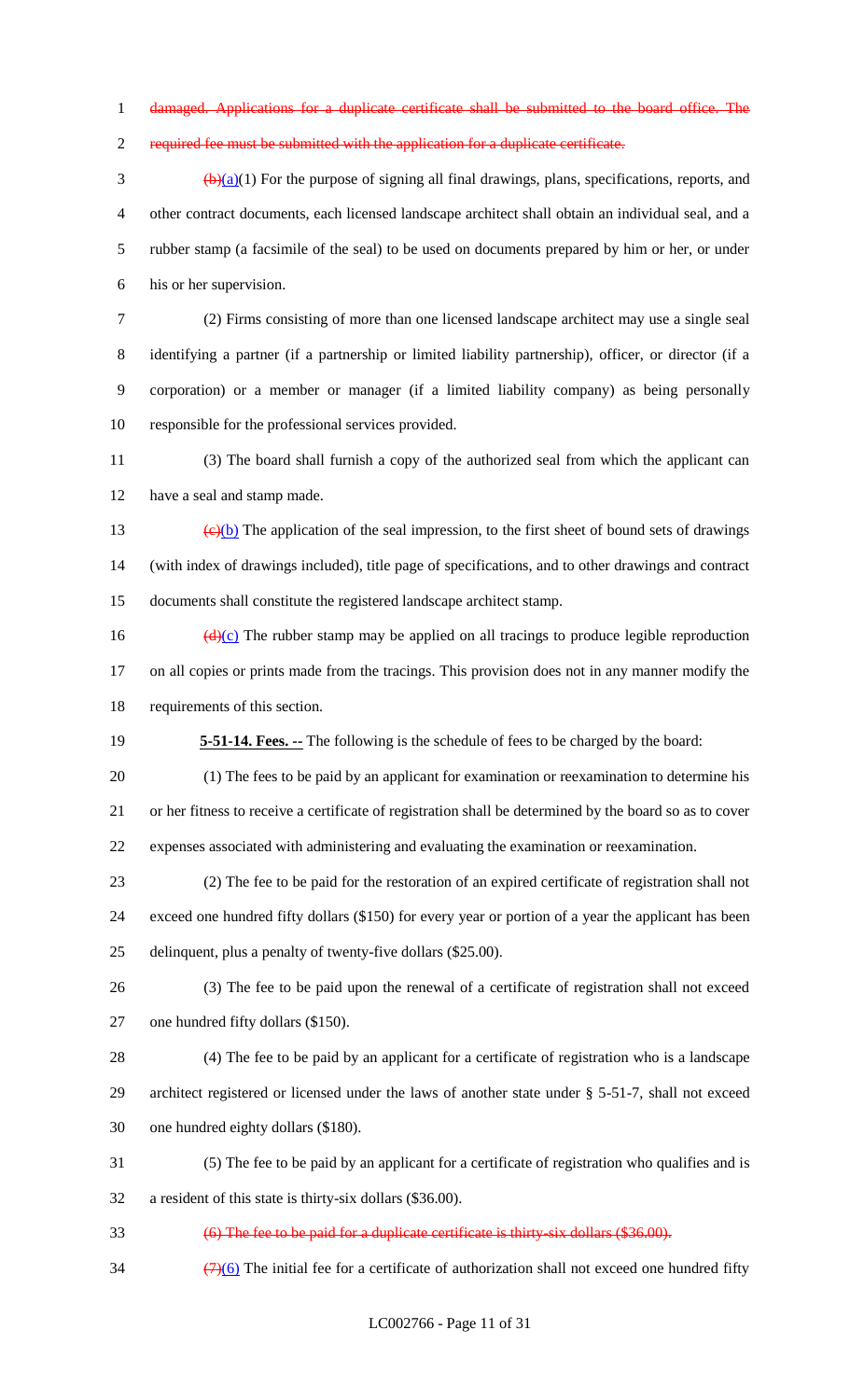dollars (\$150).

2  $\frac{8}{12}$  The annual renewal fee for a certificate of authorization is sixty dollars (\$60.00).

 $\frac{9(8)}{2}$  The fee to be paid for the reinstatement of an expired certificate of authorization is sixty dollars (\$60.00) for every year or portion of a year the applicant has been delinquent, plus a penalty of twenty-five dollars (\$25.00).

6  $(10)(9)$  All fees received by the board shall be deposited as general revenues.

SECTION 8. Section 5-58-1 of the General Laws in Chapter 5-58 entitled "Auctioneers"

is hereby amended to read as follows:

 **5-58-1. Licensing of auctioneers and apprentices. --** (a) Any person desiring to hold an auctioneer's license or apprentice auctioneer's permit shall make written application for that license or permit on appropriate forms provided by the director of the department of business regulations. Each applicant shall be a person who has a good reputation for honesty, truthfulness, and fair dealing; good moral character, and is competent and financially qualified to conduct the business of an auctioneer or apprentice all of which may be considered by the director along with any other information the director deems appropriate in determining whether the granting of the application is in the public interest. Other information deemed appropriate includes, but is not limited to, a criminal records check. The director shall process the criminal records check for all resident applicants for an auctioneer's license. Non-resident applicants for an auctioneer's license shall apply to the bureau of criminal identification of the state police for a nationwide criminal records check. The bureau of criminal identification of the state police shall forward the results of the criminal records check to the director. The director may deny any application for a license if the director finds, based upon the results of the criminal records check, that the applicant has been convicted of a felony. Each application for an auctioneer, apprentice auctioneer, or nonresident auctioneer's license shall be accompanied by an application fee of ten dollars (\$10.00).

 (b) Prior to the taking of the examination, each applicant shall pay an examination fee in an amount to be established by the director of business regulation. Each applicant granted an auctioneer's license shall pay a licensing fee of two hundred dollars (\$200) per annum. Each nonresident auctioneer applicant granted a license shall pay a licensing fee of three hundred dollars (\$300) per annum. Each applicant granted an apprentice auctioneer permit shall pay a 30 permit fee of twenty dollars (\$20.00) per annum. There is a five dollar (\$5.00) charge for issuance of a duplicate license or permit to replace a lost, damaged, or destroyed original or renewal 32 license or permit. Fees for the replacement and for an original or renewal license or permit shall be paid into the general fund. The director shall promulgate rules and regulations mandating the term of the license or permit for each category of license or permit issued pursuant to this chapter.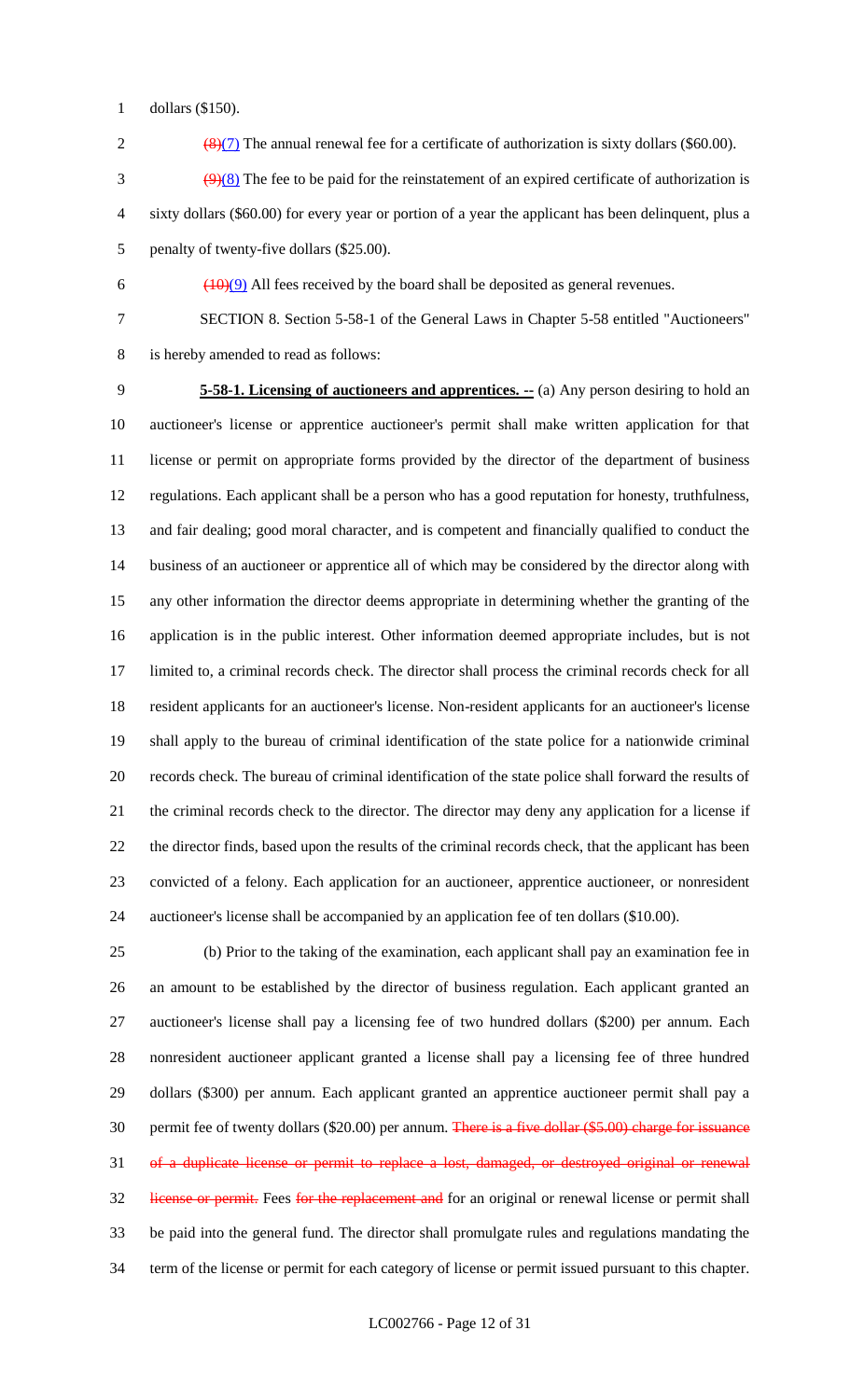No license or permit shall remain in force for a period in excess of three (3) years. The fee for the initial license or renewal shall be determined by multiplying the per annum fee by the number of years in the term of license or renewal. The entire fee for the full term of licensure must be paid in full prior to issuing the renewal or initial license.

- SECTION 9. Section 19-4-9 of the General Laws in Chapter 19-4 entitled "Regulatory
- Oversight" is hereby amended to read as follows:
- 

 **19-4-9. Reports to general assembly. --** The director shall report annually to the general 8 assembly the condition of make available, by electronic means, the annual reports filed by all

9 financial institutions and credit unions regulated by him or her, with any recommendations as he

10 or she may deem proper and shall provide such reports to members of the public and general

- 11 assembly upon request.
- SECTION 10. Section 19-14-1 of the General Laws in Chapter 19-14 entitled "Licensed Activities" is hereby amended to read as follows:

 **19-14-1. Definitions. [Effective July 1, 2015.] --** Unless otherwise specified, the following terms shall have the following meanings throughout chapters 14, 14.1, 14.2, 14.3, 14.4, 14.6, 14.8, 14.10, and 14.11 of this title:

 (1) "Check" means any check, draft, money order, personal money order, or other instrument for the transmission or payment of money. For the purposes of check cashing, travelers checks or foreign denomination instruments shall not be considered checks. "Check cashing" means providing currency for checks;

 (2) "Deliver" means to deliver a check to the first person who, in payment for the check, makes, or purports to make, a remittance of, or against, the face amount of the check, whether or not the deliverer also charges a fee in addition to the face amount and whether or not the deliverer signs the check;

 (3) "Electronic money transfer" means receiving money for transmission within the United States or to locations abroad by any means including, but not limited to, wire, facsimile, or 27 other electronic transfer system;

 (4) (i) "Lender" means any person who makes or funds a loan within this state with the person's own funds, regardless of whether the person is the nominal mortgagee or creditor on the instrument evidencing the loan;

- (ii) A loan is made or funded within this state if any of the following conditions exist:
- (A) The loan is secured by real property located in this state;
- (B) An application for a loan is taken by an employee, agent, or representative of the lender within this state;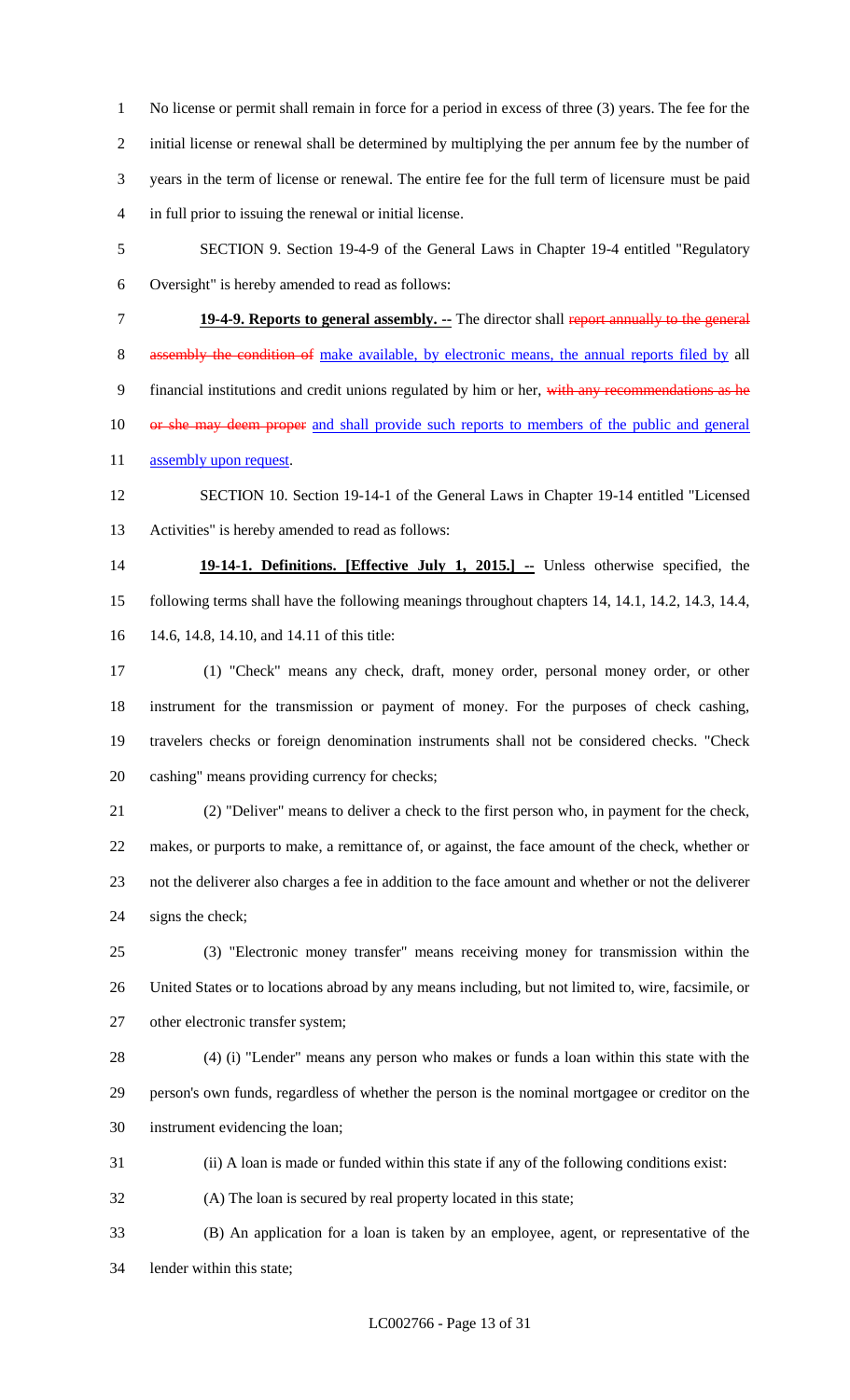(C) The loan closes within this state;

 (D) The loan solicitation is done by an individual with a physical presence in this state; or

(E) The lender maintains an office in this state.

 (iii) The term "lender" shall also include any person engaged in a transaction whereby the person makes or funds a loan within this state using the proceeds of an advance under a line of credit over which proceeds the person has dominion and control and for the repayment of which the person is unconditionally liable. This transaction is not a table-funding transaction. A person is deemed to have dominion and control over the proceeds of an advance under a line of credit used to fund a loan regardless of whether:

 (A) The person may, contemporaneously with, or shortly following, the funding of the loan, assign or deliver to the line of credit lender one or more loans funded by the proceeds of an advance to the person under the line of credit;

 (B) The proceeds of an advance are delivered directly to the settlement agent by the line-of-credit lender, unless the settlement agent is the agent of the line-of-credit lender;

 (C) One or more loans funded by the proceeds of an advance under the line-of-credit is purchased by the line of credit lender; or

(D) Under the circumstances, as set forth in regulations adopted by the director, or the

director's designee, pursuant to this chapter;

- (5) "Licensee" means any person licensed under this chapter;
- (6) "Loan" means any advance of money or credit including, but not limited to:
- 22 (i) Loans secured by mortgages;
- (ii) Insurance premium finance agreements;
- (iii) The purchase or acquisition of retail installment contracts or advances to the holders

of those contracts;

- (iv) Educational loans;
- (v) Any other advance of money; or

 (vi) Any transaction such as those commonly known as "payday loans," "payday advances," or "deferred-presentment loans," in which a cash advance is made to a customer in exchange for the customer's personal check, or in exchange for the customer's authorization to debit the customer's deposit account, and where the parties agree either, that the check will not be cashed or deposited, or that customer's deposit account will not be debited, until a designated future date.

(7) "Loan broker" means any person who, for compensation or gain, or in the expectation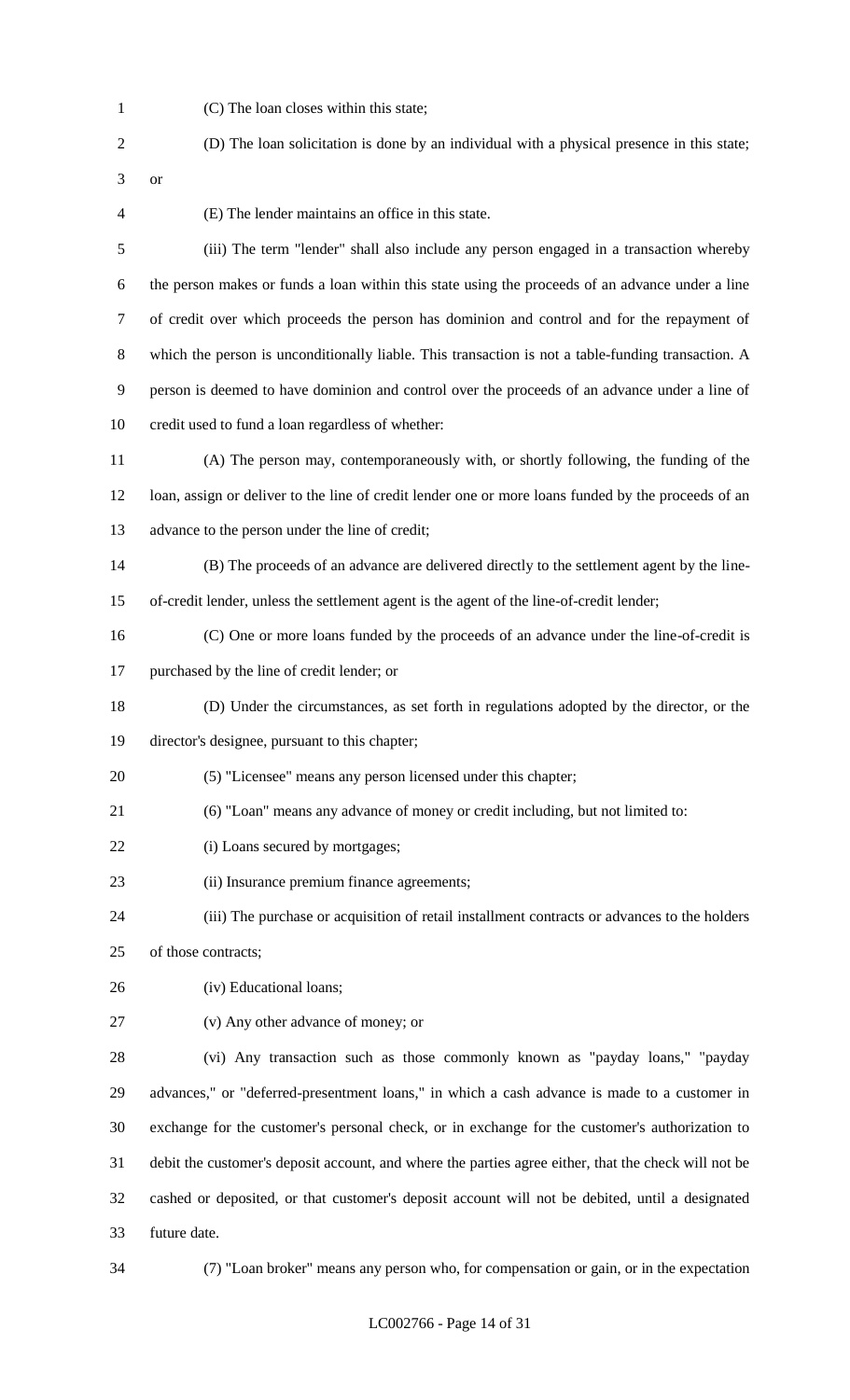of compensation or gain, either directly or indirectly, solicits, processes, negotiates, places, or sells a loan within this state for others in the primary market, or offers to do so. A loan broker shall also mean any person who is the nominal mortgagee or creditor in a table-funding transaction. A loan is brokered within this state if any of the following conditions exist:

(i) The loan is secured by real property located in this state;

- (ii) An application for a loan is taken or received by an employee, agent, or representative of the loan broker within this state;
- 

(iii) The loan closes within this state;

- (iv) The loan solicitation is done by an individual with a physical presence in this state;
- or

(v) The loan broker maintains an office in this state.

 (8) "Personal money order" means any instrument for the transmission or payment of money in relation to which the purchaser or remitter appoints, or purports to appoint, the seller as his or her agent for the receipt, transmission, or handling of money, whether the instrument is signed by the seller, or by the purchaser, or remitter, or some other person;

 (9) "Primary market" means the market in which loans are made to borrowers by lenders, whether or not through a loan broker or other conduit;

 (10) "Principal owner" means any person who owns, controls, votes, or has a beneficial interest in, directly or indirectly, ten percent (10%) or more of the outstanding capital stock and/or equity interest of a licensee;

- (11) "Sell" means to sell, to issue, or to deliver a check;
- (12) "Small loan" means a loan of less than five thousand dollars (\$5,000), not secured by real estate, made pursuant to the provisions of chapter 14.2 of this title;

 (13) "Small-loan lender" means a lender engaged in the business of making small loans within this state;

 (14) "Table-funding transaction" means a transaction in which there is a contemporaneous advance of funds by a lender and an assignment by the mortgagee or creditor of 28 the loan to the lender;

- (15) "Check casher" means a person or entity that, for compensation, engages, in whole or in part, in the business of cashing checks;
- (16) "Deferred-deposit transaction" means any transaction, such as those commonly known as "payday loans," "payday advances," or "deferred-presentment loans," in which a cash advance is made to a customer in exchange for the customer's personal check or in exchange for the customer's authorization to debit the customer's deposit account and where the parties agree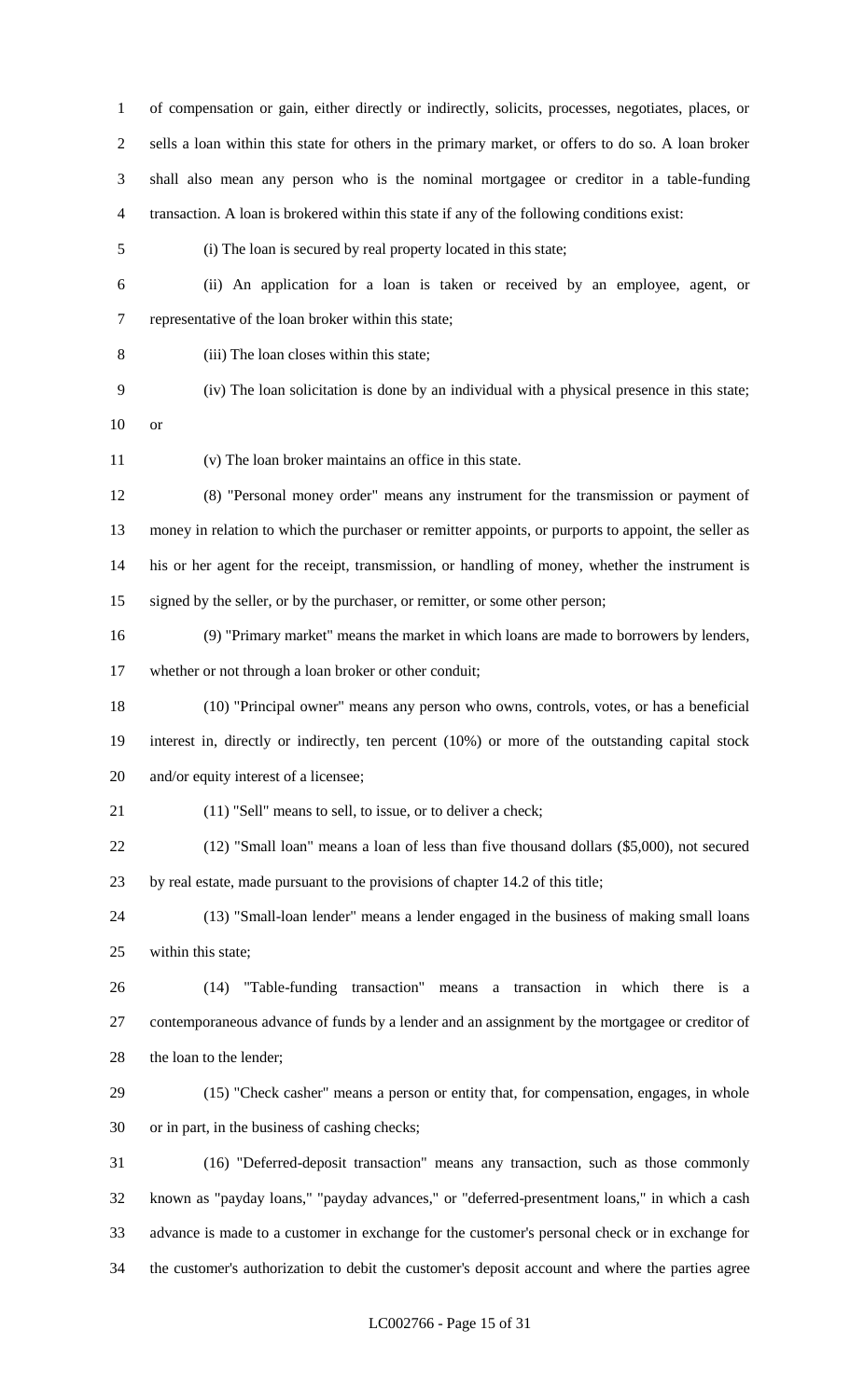either that the check will not be cashed or deposited, or that the customer's deposit account will not be debited until a designated future date;

 (17) "Insurance premium finance agreement" means an agreement by which an insured, or prospective insured, promises to pay to an insurance premium finance company the amount advanced, or to be advanced, under the agreement to an insurer or to an insurance producer, in payment of a premium, or premiums, on an insurance contract, or contracts, together with interest and a service charge, as authorized and limited by this title;

 (18) "Insurance premium finance company" means a person engaged in the business of making insurance premium finance agreements or acquiring insurance premium finance agreements from other insurance premium finance companies;

 (19) "Simple interest" means interest computed on the principal balance outstanding immediately prior to a payment for the actual number of days between payments made on a loan over the life of a loan;

 (20) "Nonprofit organization" means a corporation qualifying as a 26 U.S.C. § 501(c)(3) nonprofit organization, in the operation of which no member, director, officer, partner, employee, agent, or other affiliated person profits financially other than receiving reasonable salaries if applicable;

(21) "Mortgage loan originator" has the same meaning set forth in § 19-14.10-3(6);

 (22) "Mortgage loan" means a loan secured in whole, or in part, by real property located 20 in this state;

 (23) "Loan solicitation" shall mean an effectuation, procurement, delivery and offer, and advertisement of a loan. Loan solicitation also includes providing or accepting loan applications and assisting persons in completing loan applications and/or advising, conferring, or informing anyone regarding the benefits, terms and/or conditions of a loan product or service. Loan solicitation does not include loan processing or loan underwriting as defined in this section. Loan solicitation does not include telemarketing that is defined, for purposes of this section, to mean contacting a person by telephone with the intention of collecting such person's name, address, and telephone number for the sole purpose of allowing a mortgage loan originator to fulfill a loan inquiry;

 (24) "Processes" shall mean, with respect to a loan, any of a series of acts or functions, including the preparation of a loan application and supporting documents, performed by a person that leads to, or results in, the acceptance, approval, denial, and/or withdrawal of a loan application, including, without limitation, the rendering of services, including loan underwriting, obtaining verifications, credit reports or appraisals, communicating with the applicant and/or the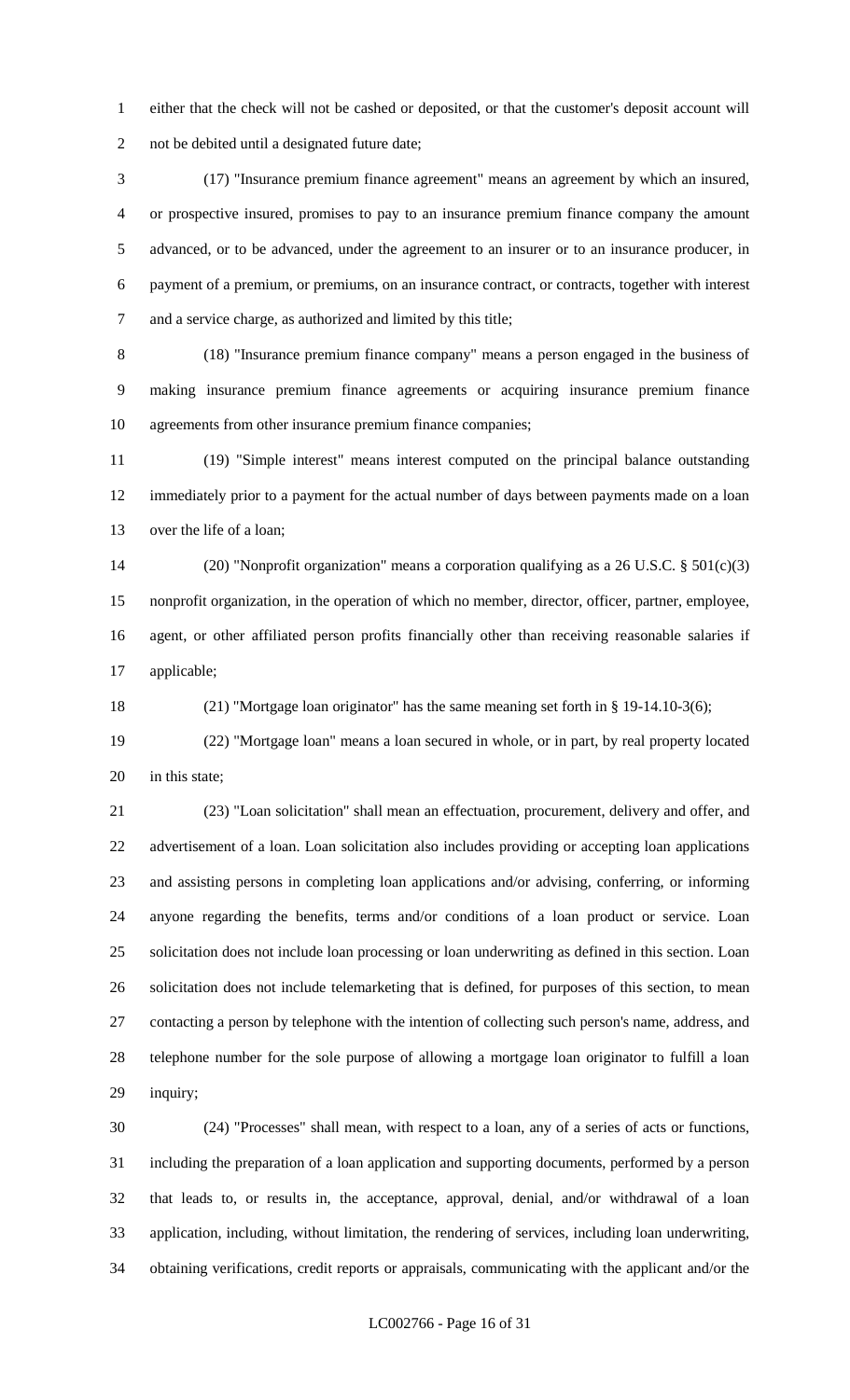lender or loan broker, and/or other loan processing and origination services, for consideration by

a lender or loan broker. Loan processing does not include the following:

(i) Providing loan closing services;

(ii) Rendering of credit reports by an authorized credit reporting agency; and

(iii) Rendering of appraisal services.

 (25) "Loan underwriting" shall mean a loan process that involves the analysis of risk with respect to the decision whether to make a loan to a loan applicant based on credit, employment, assets, and other factors, including evaluating a loan applicant against a lender's various lending criteria for creditworthiness, making a determination for the lender as to whether the applicant meets the lender's pre-established credit standards, and/or making a recommendation regarding loan approval;

 (26) "Negotiates" shall mean, with respect to a loan, to confer directly with, or offer advice directly to, a loan applicant or prospective loan applicant for a loan product or service 14 concerning any of the substantive benefits, terms, or conditions of the loan product or service;

 (27) "Natural person employee" shall mean any natural person performing services as a bona-fide employee for a person licensed under § 19-14-1, et. seq., in return for a salary, wage, or other consideration, where such salary, wage, or consideration is reported by the licensee on a federal form W-2 payroll record. The term does not include any natural person or business entity performing services for a person licensed under the provisions of Rhode Island general laws in return for a salary, wage, or other consideration, where such salary, wage, or consideration is reported by the licensee on a federal form 1099;

 (28) "Bona fide employee" shall mean an employee of a licensee who works under the oversight and supervision of the licensee;

 (29) "Oversight and supervision of the licensee" shall mean that the licensee provides training to the employee, sets the employee's hours of work, and provides the employee with the equipment and physical premises required to perform the employee's duties;

 (30) "Operating subsidiary" shall mean a majority-owned subsidiary of a financial institution or banking institution that engages only in activities permitted by the parent financial institution or banking institution;

 (31) "Provisional employee" means a natural person who, pursuant to a written agreement between the natural person and a wholly owned subsidiary of a financial holding company, as defined in The Bank Holding Company Act of 1956, as amended, a bank-holding company, savings-bank-holding company, or thrift holding company, is an exclusive agent for the subsidiary with respect to mortgage loan originations, and the subsidiary: (a) Holds a valid loan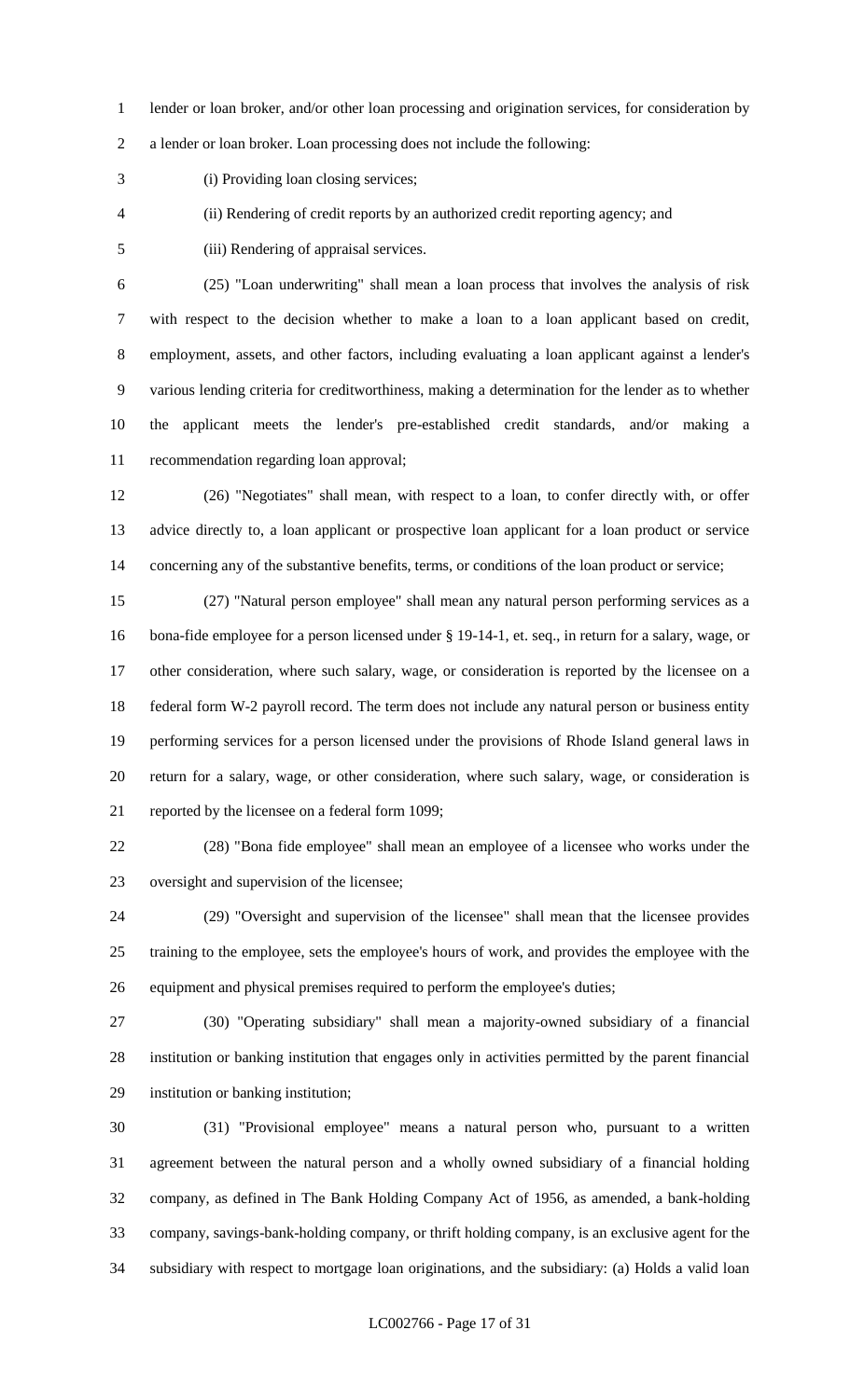broker's license; and (b) Enters into a written agreement with the director, or the director's designee, to include:

 (i) An "undertaking of accountability", in a form prescribed by the director, or the director's designee, for all of the subsidiary's exclusive agents to include full-and-direct financial and regulatory responsibility for the mortgage loan originator activities of each exclusive agent as if said exclusive agent were an employee of the subsidiary;

 (ii) A business plan, to be approved by the director, or the director's designee, for the education of the exclusive agents, the handling of consumer complaints related to the exclusive agents, and the supervision of the mortgage loan origination activities of the exclusive agents; and (iii) A restriction of the exclusive agents' mortgage loan originators' activities to loans to be made only by the subsidiary's affiliated bank.

 (32) "Multi-state licensing system" means a system involving one or more states, the District of Columbia, or the Commonwealth of Puerto Rico established to facilitate the sharing of regulatory information and the licensing, application, reporting, and payment processes, by electronic or other means, for mortgage lenders and loan brokers and other licensees required to be licensed under this chapter;

 (33) "Negative equity" means the difference between the value of an asset and the outstanding portion of the loan taken out to pay for the asset, when the latter exceeds the former amount;

 (34) "Loan-closing services" means providing title services, including title searches, title examinations, abstract preparation, insurability determinations, and the issuance of title commitments and title insurance policies, conducting loan closings, and preparation of loan closing documents when performed by, or under the supervision of, a licensed attorney, licensed title agency, or licensed title insurance company;

 (35) "Servicing" means receiving a scheduled periodic payment from a borrower pursuant to the terms of a loan, including amounts for escrow accounts, and making the payments to the owner of the loan or other third party of principal and interest and other payments with respect to the amounts received from the borrower as may be required pursuant to the terms of the servicing loan documents or servicing contract. In the case of a home equity conversion mortgage or a reverse mortgage, servicing includes making payment to the borrower;

 (36) "Third-party loan servicer" means a person who, directly or indirectly, engages in 32 the business of servicing a loan made to a resident of Rhode Island, or a loan secured by residential real estate located in Rhode Island, for a personal, family, or household purpose, owed 34 or due or asserted to be owed or due another, or a person or entity that owns the servicing rights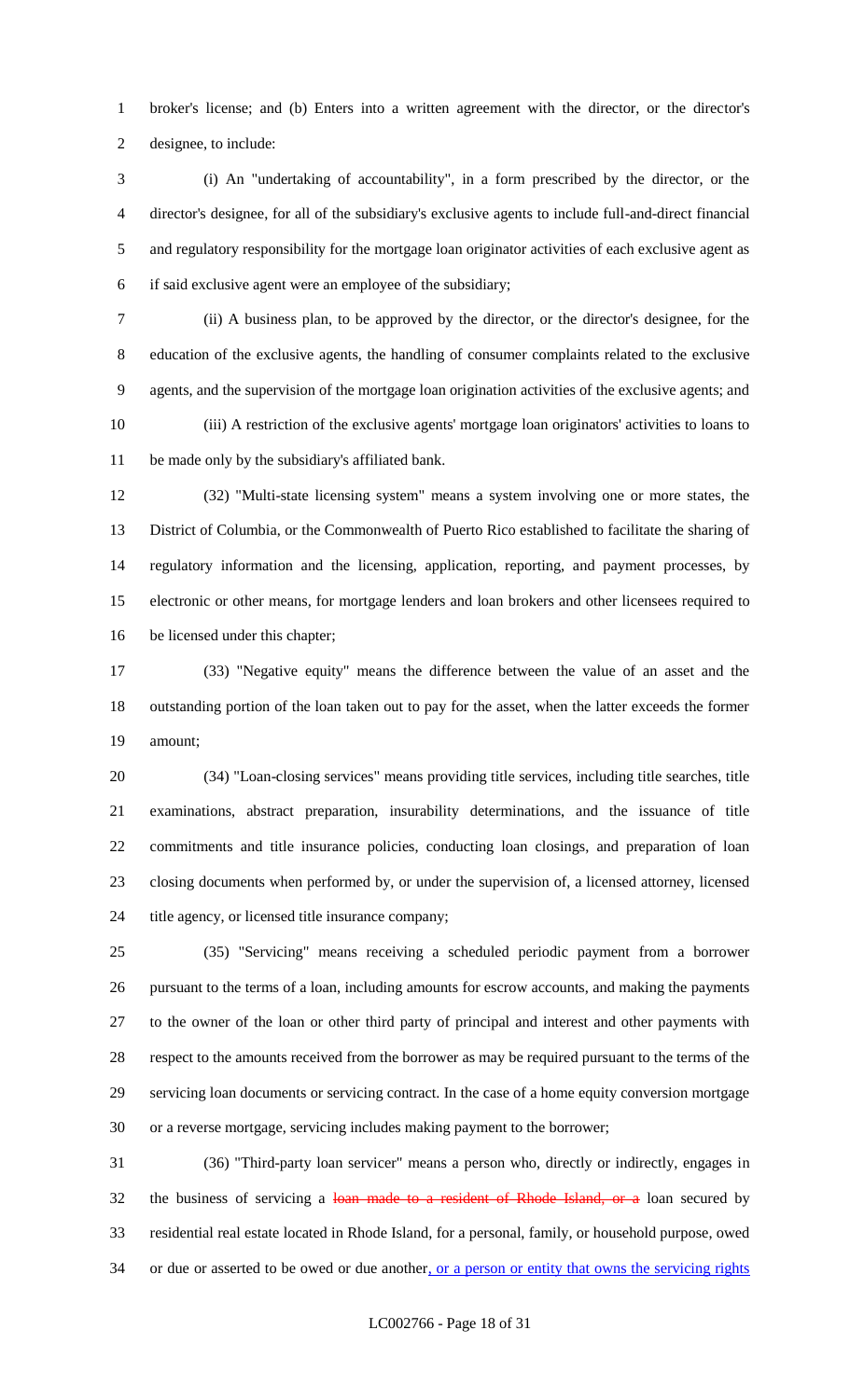to a loan secured by residential real estate located in Rhode Island whether or not that owner

2 services the loan themselves or contracts with another person or entity for the servicing; and

 (37) "Writing" means hard-copy writing or electronic writing that meets the requirements of § 42-127.1-1 et seq.

 SECTION 11. Sections 27-10.1-1 and 27-10.1-7 of the General Laws in Chapter 27-10.1 entitled "Motor Vehicle Damage Appraisers" are hereby amended to read as follows:

 **27-10.1-1. Purpose of chapter -- Issuance of license -- Penalties -- Renewal -- Revocation or suspension. --** (a) The purpose of this chapter is to subject certain individuals to the jurisdiction of the insurance commissioner. The legislature declares that it is concerned with the business of appraising damaged automobiles and to this end authorizes the insurance commissioner to regulate that business. No person shall act as an appraiser for motor vehicle physical damage claims on behalf of any insurance company or firm or corporation engaged in the adjustment or appraisal of motor vehicle claims unless that person has first secured a license 14 from the insurance commissioner and has paid a license fee of sixty dollars (\$60.00) one hundred 15 fifty dollars (\$150) for each fiscal year biennial license term or fraction of a year thereof. The license shall be issued only upon the successful passage of the examination that shall be administered at the discretion of the insurance commissioner, but in no event less than quarterly. 18 Each person applying for a physical damage appraisers license shall pay an application fee of 19 fifty dollars (\$50.00) to and for the use of the state. The commissioner may prescribe reasonable regulations concerning standards for qualifications, suspension, or revocation, and the methods with which licensees conduct their business, in addition to the requirements specifically 22 delineated within this chapter. The commissioner shall submit an annual report on his or her 23 findings and recommendations to the governor and the general assembly on January 30 of each **year.** 

25 (b) Any person who violates any provision of this chapter shall be fined not more than five hundred dollars (\$500) or imprisoned not more than one year, or both subject to 27 administrative penalties pursuant to § 42-14-16.

 (c) The insurance commissioner shall promulgate rules and regulations mandating the 29 term of license for each category of license issued pursuant to this chapter; and no license shall remain in force for a period in excess of four (4) years.

 $\frac{d(x)}{dx}$  Any mandated license fee shall be determined by multiplying the number of years 32 of the license by the fee described in subsection (a). A license shall be renewed upon the payment of the appropriate renewal fee unless a finding is made pursuant to subsection (d) of this section. The fee for the total term of the licensure or renewal shall be paid at the time of initial application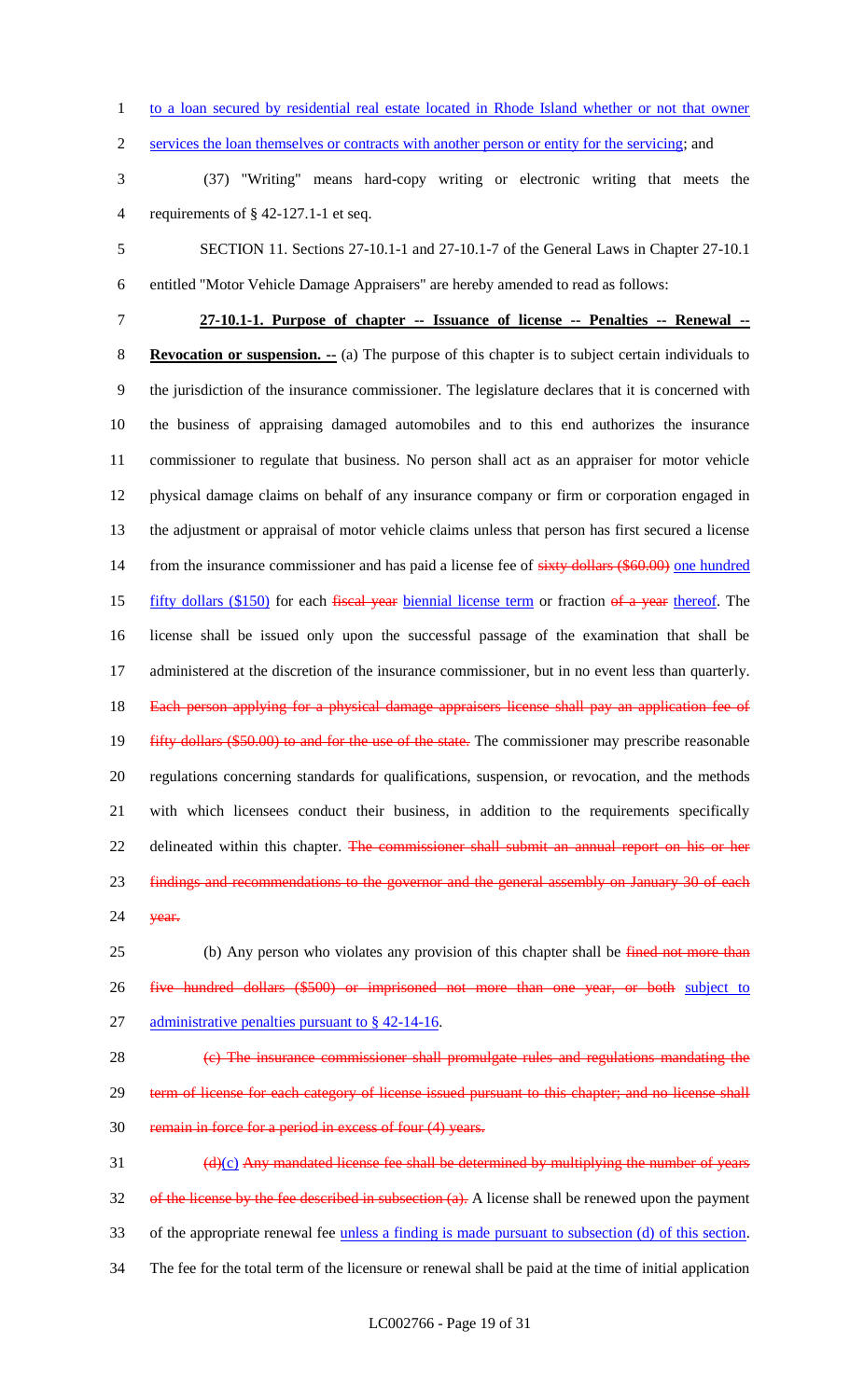or renewal.

 $(e)(d)$  Nothing in this section shall be construed to limit the authority of the insurance commissioner to sooner suspend or revoke any license issued pursuant to this chapter. Any action for suspension or revocation of any license shall be in accordance with Administrative Procedures Act, chapter 35 of title 42, upon proof that the license was obtained by fraud or misrepresentation, or that the interests of the insurer or the interests of the public are not properly served under the license, or for cause. **27-10.1-7. Violations -- Penalties. --** Any person licensed under this chapter who violates the provisions of § 27-10.1-6, 27-10.1-8 or 27-10.1-8.1 or any rules and regulations 10 promulgated by the department of business regulation shall be subject to the following sanctions 11 which may be imposed by the director: 12 (1) Revocation or suspension of his or her license; 13 (2) Probation for a specified period of time; or 14 (3) Fines up to five hundred dollars (\$500) administrative penalties pursuant to § 42-14- 16. SECTION 12. Section 27-12-5 of the General Laws in Chapter 27-12 entitled "Annual Reports of Insurance Companies" is hereby amended to read as follows: **27-12-5. Abstracts printed for general assembly. --** The insurance commissioner shall 19 prepare an abstract of the statements and returns made make available, by electronic means, the 20 annual reports filed by all insurance companies and their insurance producers, which abstracts 21 shall be printed and laid before licensed in the state and provide these reports to members of the 22 general assembly, upon request in each year. SECTION 13. Sections 27-35-1 and 27-35-5.5 of the General Laws in Chapter 27-35 entitled "Insurance Holding Company Systems" are hereby amended to read as follows: **27-35-1. Definitions. --** (a) "Affiliate." An "affiliate" of, or person "affiliated" with, a specific person, is a person that directly, or indirectly through one or more intermediaries controls, or is controlled by, or is under common control with, the person specified. An "affiliate" does not include a protected cell of a protected cell company organized under the Protected Cell Companies Act, chapter 64 of this title. (b) "Commissioner." The term "commissioner" means the director of the department of business regulation and any assistant to the director designated and authorized by him or her while acting under that designation. (c) "Control." The term "control" (including the terms "controlling," "controlled by" and

"under common control with"), means the possession, direct or indirect, of the power to direct or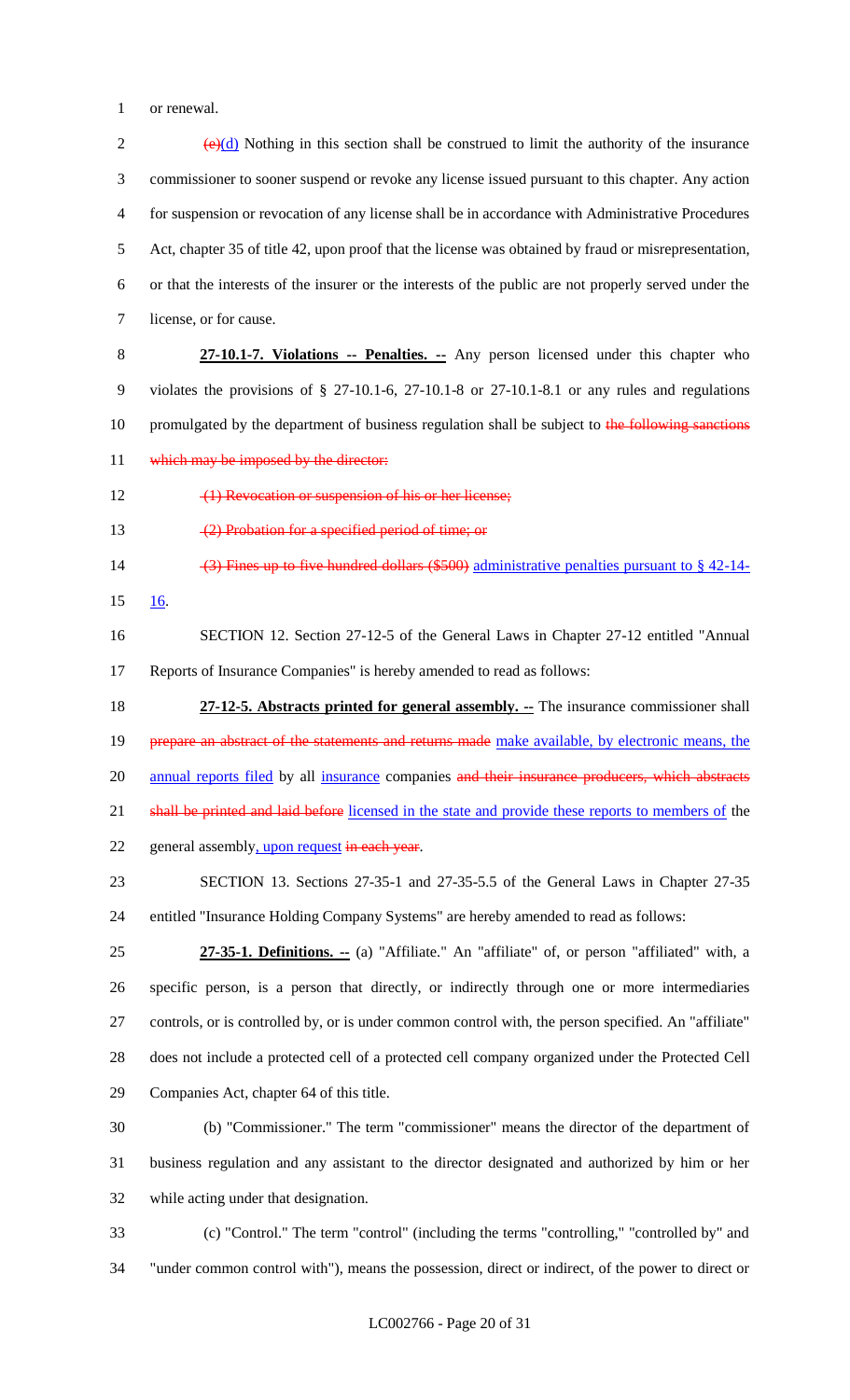cause the direction of the management and policies of a person, whether through the ownership of 2 voting securities, by contract other than a commercial contract for goods or management services, or otherwise, unless the power is the result of an official position with or corporate office held by the person. Control shall be presumed to exist if any person, directly or indirectly, owns, controls, holds with the power to vote, or holds proxies representing, ten percent (10%) or more of the voting securities of any other person. This presumption may be rebutted by a showing made in the manner provided by § 27-35-3(k) that control does not exist in fact. The commissioner may determine, after furnishing all persons in interest notice and opportunity to be heard and making specific findings of fact to support the determination, that control exists in fact, notwithstanding the absence of a presumption to that effect.

 (d) "Group-wide supervisor" means the regulatory official authorized to engage in conducting and coordinating group-wide supervision activities who is determined or 13 acknowledged by the commissioner under § 27-35-5.5(d) to have sufficient significant contacts 14 with the internationally active insurance group.

15 (d)(e) "Insurance holding company system." An "insurance holding company system" consists of two (2) or more affiliated persons, one or more of which is an insurer.

 $(e)(f)$  "Insurer." The term "insurer" means any person or persons or corporation, partnership or company authorized by the laws of this state to transact the business of insurance in this state, including entities organized or authorized to transact business in this state pursuant to chapters 19, 20, 20.1, 20.2, 20.3, and 41 of this title, except that it shall not include agencies, authorities, or instrumentalities of the United States, its possessions and territories, the Commonwealth of Puerto Rico, the District of Columbia, or a state or political subdivision of a state.

- (g) "Internationally active insurance group" means an insurance holding company system
- that:

26 (1) Includes an insurer registered under § 27-35-3; and

(2) Meets the following criteria:

28 (i) Premiums written in at least three (3) countries;

29 (ii) The percentage of gross premiums written outside the United States is at least ten

- percent (10%) of the insurance holding company system's total gross written premiums; and
- 31 (iii) Based on a three (3) year rolling average, the total assets of the insurance holding

company system are at least fifty billion dollars (\$50,000,000,000) or the total gross written

- premiums of the insurance holding company system are at least ten billion dollars
- 34 (\$10,000,000,000).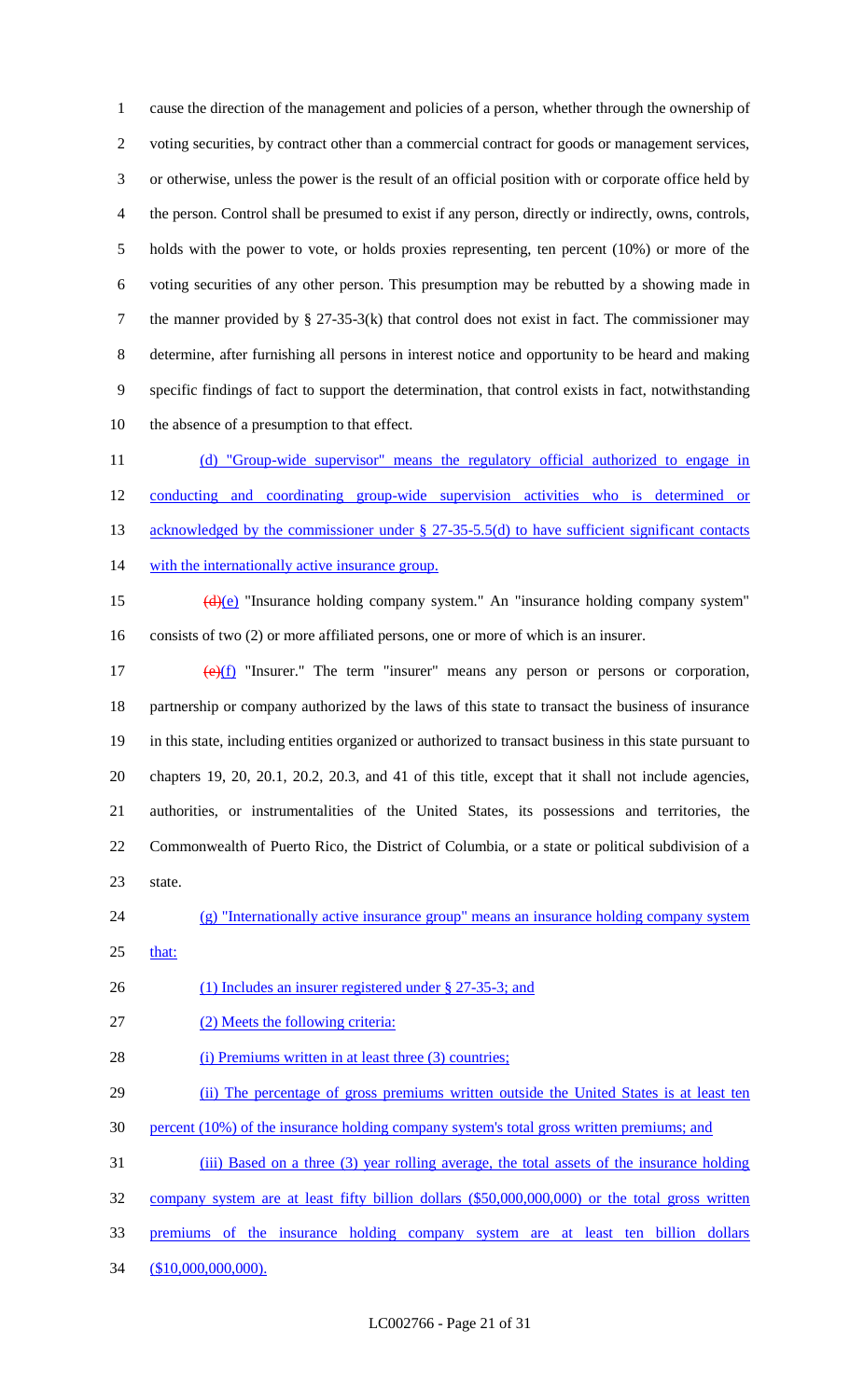(f)(h) "Enterprise Risk." "Enterprise Risk" means any activity, circumstance, event or series of events involving one or more affiliates of an insurer that, if not remedied promptly, is likely to have a material adverse effect upon the financial condition or liquidity of the insurer or its insurance holding company system as a whole, including, but not limited to, anything that would cause the insurer's risk-based capital to fall into company action level as set forth in chapters 27-4.6 and 27-4.7 or would cause the insurer to be in a hazardous financial condition as set forth in chapter 27-14.2.

8  $(g)(i)$  "NAIC." means the national association of insurance commissioners.

 $\frac{(h)(j)}{l}$  "Person." A "person" is an individual, a corporation, a limited liability company, a partnership, an association, a joint stock company, a trust, an unincorporated organization, or any similar entity or any combination of the foregoing acting in concert, but shall not include any joint venture partnership exclusively engaged in owning, managing, leasing or developing real or tangible personal property.

14  $\frac{(\mathbf{i})(\mathbf{k})}{(\mathbf{k})}$  "Securityholder." A "securityholder" of a specified person is one who owns any security of such person, including common stock, preferred stock, debt obligations, and any other security convertible into or evidencing the right to acquire any of the foregoing.

17 (j)(l) "Subsidiary." A "subsidiary" of a specified person is an affiliate controlled by such person directly, or indirectly through one or more intermediaries.

19  $(k)(m)$  "Voting security." The term "voting security" shall include any security convertible into or evidencing a right to acquire a voting security.

 **27-35-5.5. Supervisory colleges Group supervision. --** (a) Power of the Commissioner. - With respect to any insurer registered under § 27-35-3, and in accordance with subsection (c) below, the commissioner shall also have the power to participate in a supervisory college for any domestic insurer that is part of an insurance holding company system with international operations in order to determine compliance by the insurer with this chapter. The powers of the commissioner with respect to supervisory colleges include, but are not limited to, the following:

(1) Initiating the establishment of a supervisory college;

 (2) Clarifying the membership and participation of other supervisors in the supervisory college;

 (3) Clarifying the functions of the supervisory college and the role of other regulators, including the establishment of a group-wide supervisor;

 (4) Coordinating the ongoing activities of the supervisory college, including planning meetings, supervisory activities, and processes for information sharing; and

(5) Establishing a crisis management plan.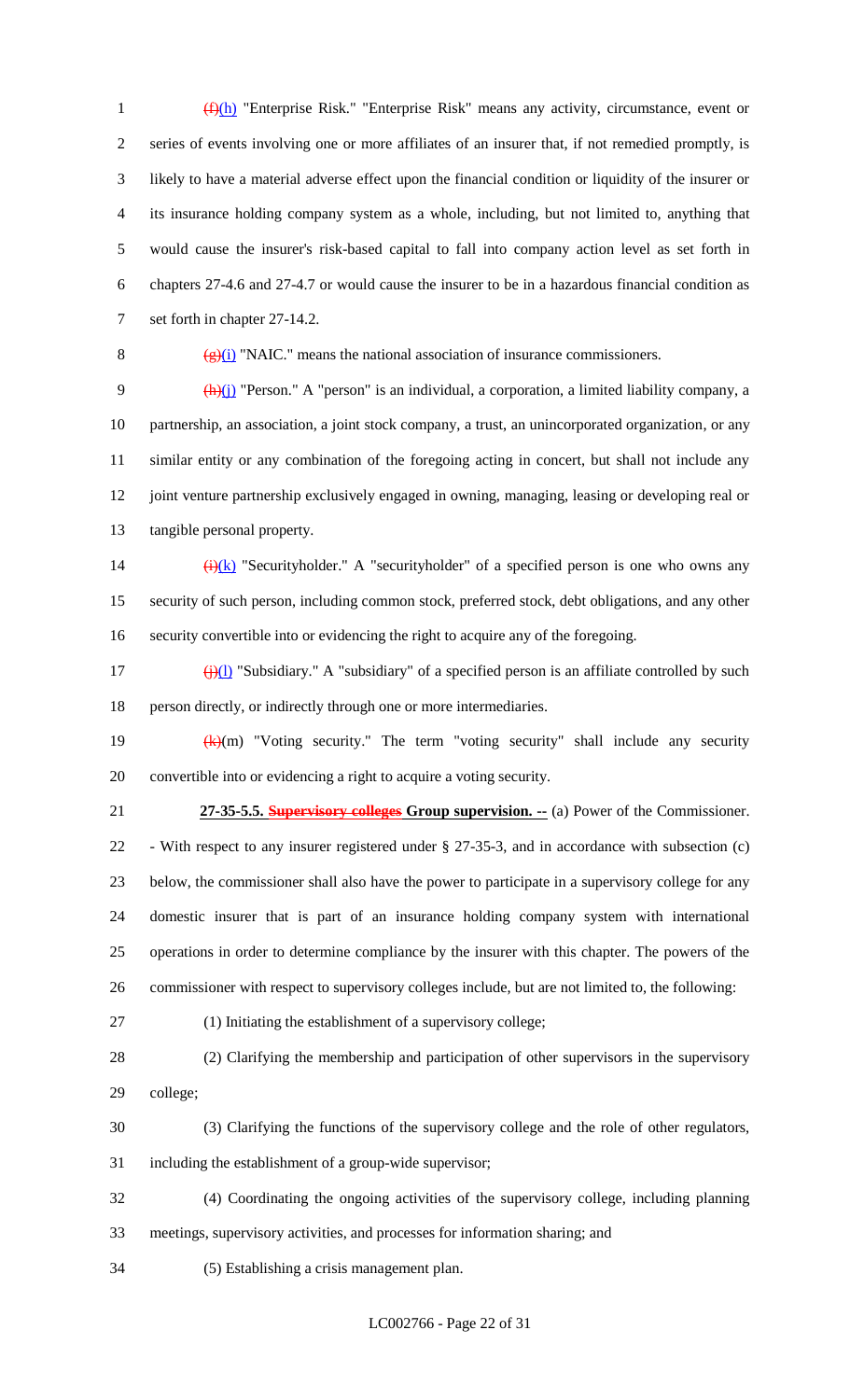(b) Expenses. - Each registered insurer subject to this section shall be liable for and shall pay the reasonable expenses of the commissioner's participation in a supervisory college in accordance with subsection (c) below, including reasonable travel expenses. For purposes of this section, a supervisory college may be convened as either a temporary or permanent forum for communication and cooperation between the regulators charged with the supervision of the insurer or its affiliates, and the commissioner may establish a regular assessment to the insurer for the payment of these expenses.

 (c) Supervisory College. - In order to assess the business strategy, financial position, legal and regulatory position, risk exposure, risk management and governance processes, and as part of the examination of individual insurers in accordance with § 27-35-5, the commissioner may participate in a supervisory college with other regulators charged with supervision of the insurer or its affiliates, including other state, federal and international regulatory agencies. The commissioner may enter into agreements in accordance with subsection 27-35-6(c) providing the basis for cooperation between the commissioner and the other regulatory agencies, and the activities of the supervisory college. Nothing in this section shall delegate to the supervisory college the authority of the commissioner to regulate or supervise the insurer or its affiliates within its jurisdiction.

18 (d) The commissioner is authorized to act as the group-wide supervisor for any 19 internationally active insurance group in accordance with the provisions of this section. However, 20 the commissioner may otherwise acknowledge another regulatory official as the group-wide supervisor where the internationally active insurance group:

(1) Does not have substantial insurance operations in the United States;

(2) Has substantial insurance operations in the United States, but not in this state; or

(3) Has substantial insurance operations in the United States and this state, but the

commissioner has determined pursuant to the factors set forth in subsections (e) and (i) of this

section that the other regulatory official is the appropriate group-wide supervisor.

27 An insurance holding company system that does not otherwise qualify as an

28 internationally active insurance group may request that the commissioner make a determination

29 or acknowledgment as to a group-wide supervisor pursuant to this section.

(e) In cooperation with other state, federal and international regulatory agencies, the

commissioner will identify a single group-wide supervisor for an internationally active insurance

group. The commissioner may determine that the commissioner is the appropriate group-wide

supervisor for an internationally active insurance group that conducts substantial insurance

operations concentrated in this state. However, the commissioner may acknowledge that a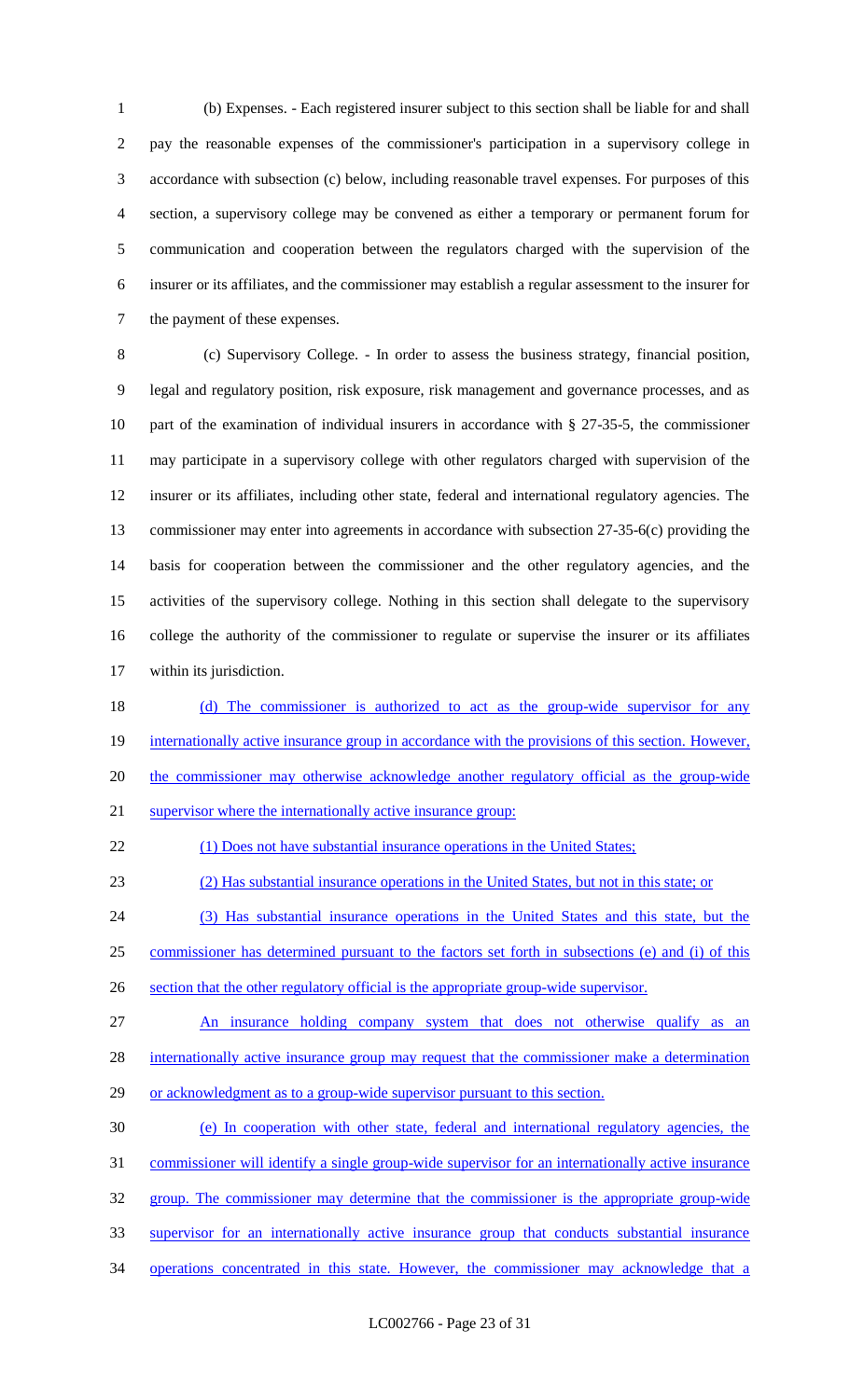when making a determination or acknowledgment under this subsection: (1) The place of domicile of the insurers within the internationally active insurance group 5 that hold the largest share of the group's written premiums, assets or liabilities; (2) The place of domicile of the top-tiered insurer(s) in the insurance holding company system of the internationally active insurance group; (3) The location of the executive offices or largest operational offices of the internationally active insurance group; (4) Whether another regulatory official is acting or is seeking to act as the group-wide 11 supervisor under a regulatory system that the commissioner determines to be: (i) Substantially similar to the system of regulation provided under the laws of this state; or 14 (ii) Otherwise sufficient in terms of providing for group-wide supervision, enterprise risk 15 analysis, and cooperation with other regulatory officials; and (5) Whether another regulatory official acting or seeking to act as the group-wide 17 supervisor provides the commissioner with reasonably reciprocal recognition and cooperation. 18 However, a commissioner identified under this section as the group-wide supervisor may determine that it is appropriate to acknowledge another supervisor to serve as the group-wide 20 supervisor. The acknowledgment of the group-wide supervisor shall be made after consideration of the factors listed in this subsection and shall be made in cooperation with and subject to the acknowledgment of other regulatory officials involved with supervision of members of the internationally active insurance group, and in consultation with the internationally active insurance group. (f) Notwithstanding any other provision of law, when another regulatory official is acting 26 as the group-wide supervisor of an internationally active insurance group, the commissioner shall acknowledge that regulatory official as the group-wide supervisor. However, in the event of a 28 material change in the internationally active insurance group that results in: (1) The internationally active insurance group's insurers domiciled in this state holding the largest share of the group's premiums, assets or liabilities; or (2) This state being the place of domicile of the top-tiered insurer(s) in the insurance 32 holding company system of the internationally active insurance group, the commissioner shall make a determination or acknowledgment as to the appropriate group-wide supervisor for such an 34 internationally active insurance group pursuant to subsection (e) of this section.

1 regulatory official from another jurisdiction is the appropriate group-wide supervisor for the

internationally active insurance group. The commissioner shall consider the following factors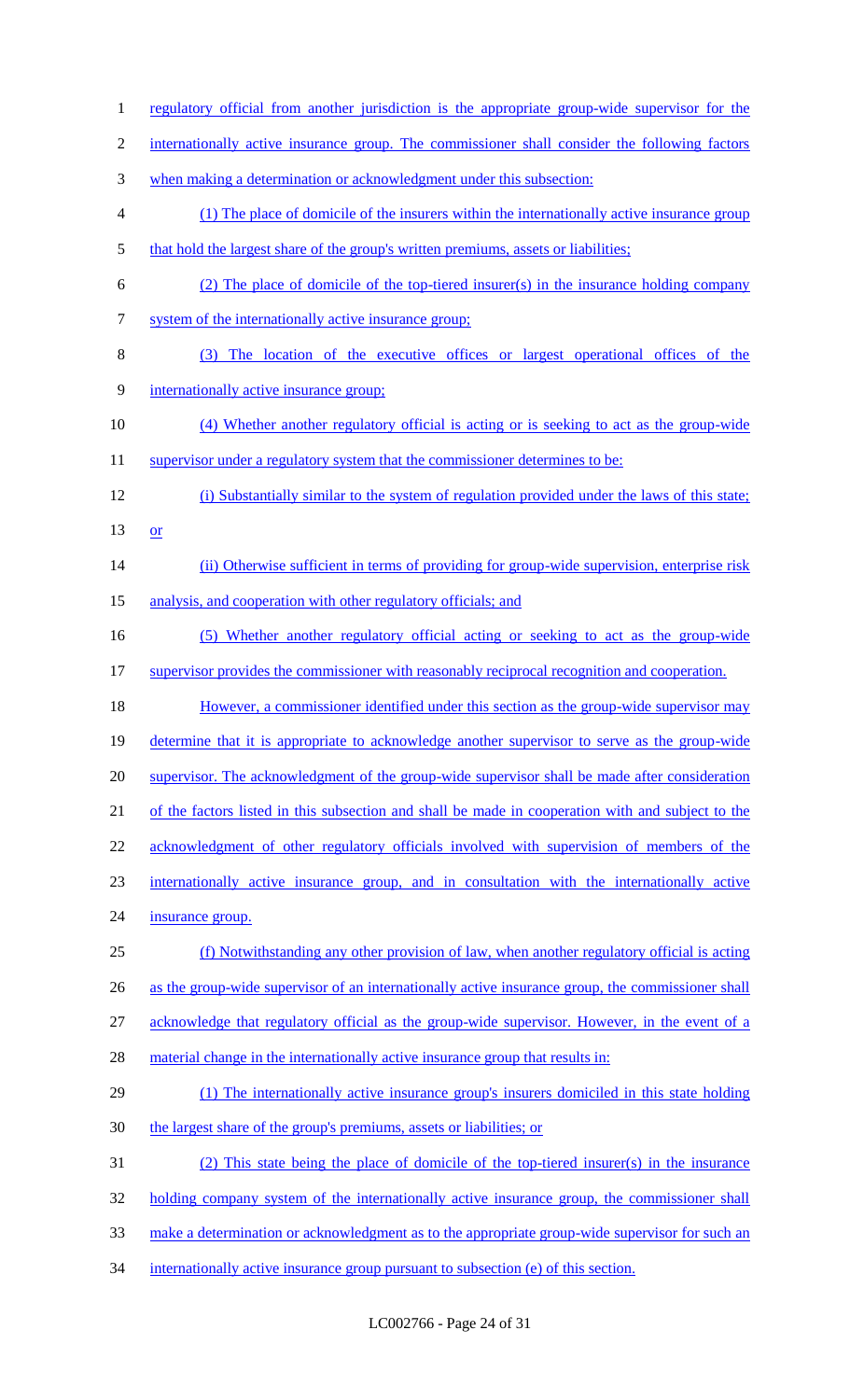| $\mathbf{1}$   | (g) Pursuant to $\S 27-35-5$ , the commissioner is authorized to collect from any insurer            |
|----------------|------------------------------------------------------------------------------------------------------|
| $\overline{2}$ | registered pursuant to § 27-35-3 all information necessary to determine whether the commissioner     |
| 3              | may act as the group-wide supervisor of an internationally active insurance group or if the          |
| $\overline{4}$ | commissioner may acknowledge another regulatory official to act as the group-wide supervisor.        |
| $\mathfrak{S}$ | Prior to issuing a determination that an internationally active insurance group is subject to group- |
| 6              | wide supervision by the commissioner, the commissioner shall notify the insurer registered           |
| $\tau$         | pursuant to $\S$ 27-35-3 and the ultimate controlling person within the internationally active       |
| $8\,$          | insurance group. The internationally active insurance group shall have not less than thirty (30)     |
| 9              | days to provide the commissioner with additional information pertinent to the pending                |
| 10             | determination. The commissioner shall publish on its internet website the identity of                |
| 11             | internationally active insurance groups that the commissioner has determined are subject to          |
| 12             | group-wide supervision by the commissioner.                                                          |
| 13             | (h) If the commissioner is the group-wide supervisor for an internationally active                   |
| 14             | insurance group, the commissioner is authorized to engage in any of the following group-wide         |
| 15             | supervision activities:                                                                              |
| 16             | (1) Assess the enterprise risks within the internationally active insurance group to ensure          |
| 17             | that:                                                                                                |
| 18             | The material financial condition and liquidity risks to the members of the<br>(i)                    |
| 19             | internationally active insurance group that are engaged in the business of insurance are identified  |
| 20             | by management; and                                                                                   |
| 21             | (ii) Reasonable and effective mitigation measures are in place;                                      |
| 22             | (2) Request, from any member of an internationally active insurance group subject to the             |
| 23             | commissioner's supervision, information necessary and appropriate to assess enterprise risk,         |
| 24             | including, but not limited to, information about the members of the internationally active           |
| 25             | insurance group regarding:                                                                           |
| 26             | (i) Governance, risk assessment and management;                                                      |
| 27             | (ii) Capital adequacy; and                                                                           |
| 28             | (iii) Material intercompany transactions;                                                            |
| 29             | (3) Coordinate and, through the authority of the regulatory officials of the jurisdictions           |
| 30             | where members of the internationally active insurance group are domiciled, compel development        |
| 31             | and implementation of reasonable measures designed to ensure that the internationally active         |
| 32             | insurance group is able to timely recognize and mitigate enterprise risks to members of such         |
| 33             | internationally active insurance group that are engaged in the business of insurance;                |
| 34             | (4) Communicate with other state, federal and international regulatory agencies for                  |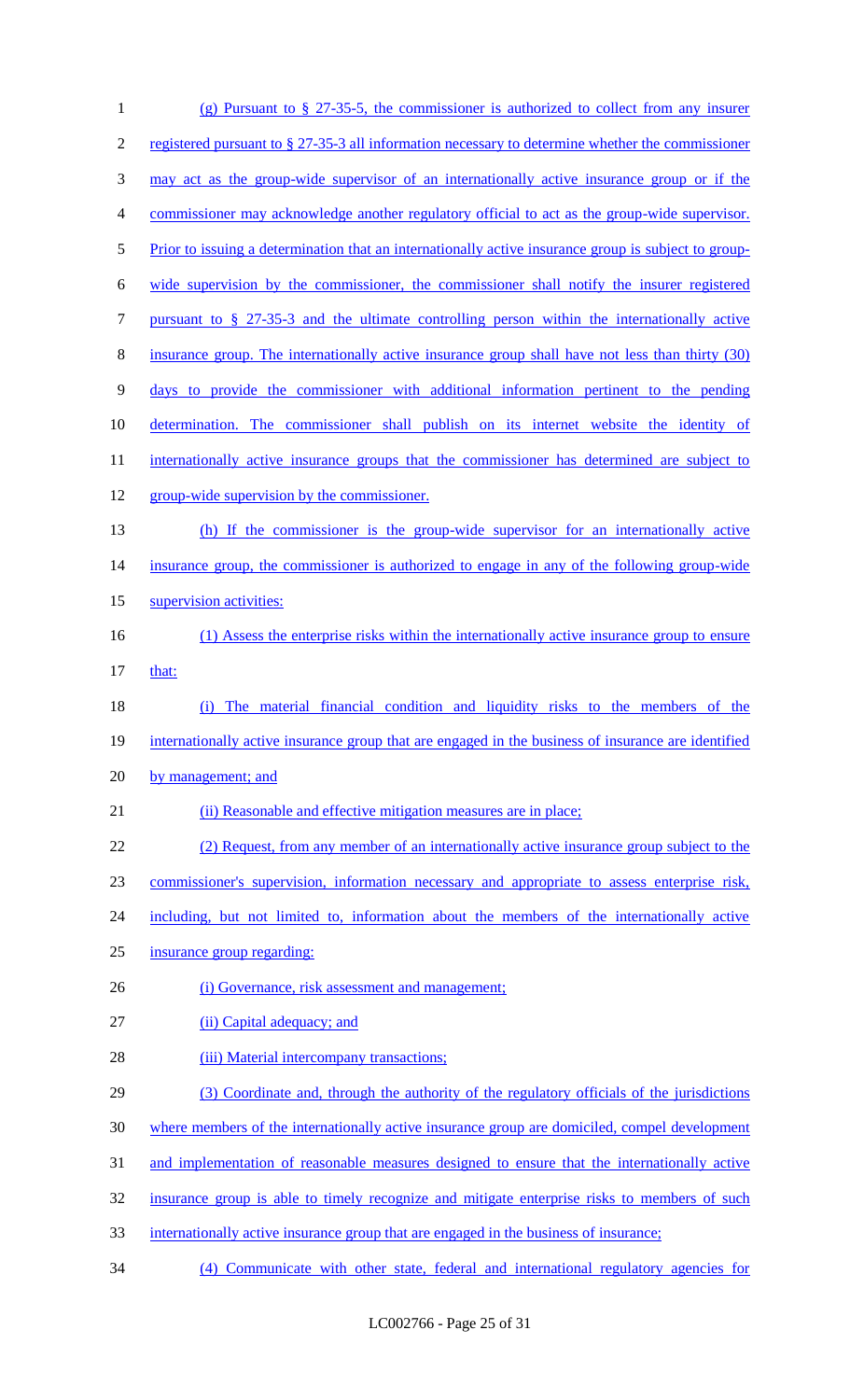- 1 members within the internationally active insurance group and share relevant information subject
- 2 to the confidentiality provisions of § 27-35-6, through supervisory colleges as set forth in
- 3 subsection (c) of this section or otherwise;
- 4 (5) Enter into agreements with or obtain documentation from any insurer registered under 5 § 27-35-3, any member of the internationally active insurance group, and any other state, federal
- 6 and international regulatory agencies for members of the internationally active insurance group,
- 7 providing the basis for or otherwise clarifying the commissioner's role as group-wide supervisor,
- 8 including provisions for resolving disputes with other regulatory officials. Such agreements or
- 9 documentation shall not serve as evidence in any proceeding that any insurer or person within an
- 10 insurance holding company system not domiciled or incorporated in this state is doing business in
- 11 this state or is otherwise subject to jurisdiction in this state; and
- 12 (6) Other group-wide supervision activities, consistent with the authorities and purposes 13 enumerated above, as considered necessary by the commissioner.
- 14 (i) If the commissioner acknowledges that another regulatory official from a jurisdiction
- 15 that is not accredited by the NAIC is the group-wide supervisor, the commissioner is authorized
- 16 to reasonably cooperate, through supervisory colleges or otherwise, with group-wide supervision
- 17 undertaken by the group-wide supervisor, provided that:
- 18 (1) The commissioner's cooperation is in compliance with the laws of this state; and
- 19 (2) The regulatory official acknowledged as the group-wide supervisor also recognizes
- 20 and cooperates with the commissioner's activities as a group-wide supervisor for other
- 21 internationally active insurance groups where applicable. Where such recognition and
- 22 cooperation is not reasonably reciprocal, the commissioner is authorized to refuse recognition and 23 cooperation.
- 24 (j) The commissioner is authorized to enter into agreements with or obtain documentation 25 from any insurer registered under § 27-35-3, any affiliate of the insurer, and other state, federal 26 and international regulatory agencies for members of the internationally active insurance group, 27 that provide the basis for or otherwise clarify a regulatory official's role as group-wide supervisor.
- 28 (k) The commissioner may promulgate regulations necessary for the administration of 29 this section.
- 30 (l) A registered insurer subject to this section shall be liable for and shall pay the 31 reasonable expenses of the commissioner's participation in the administration of this section, 32 including the engagement of attorneys, actuaries and any other professionals and all reasonable 33 travel expenses.
- 

34 SECTION 14. Section 27-65-1 of the General Laws in Chapter 27-65 entitled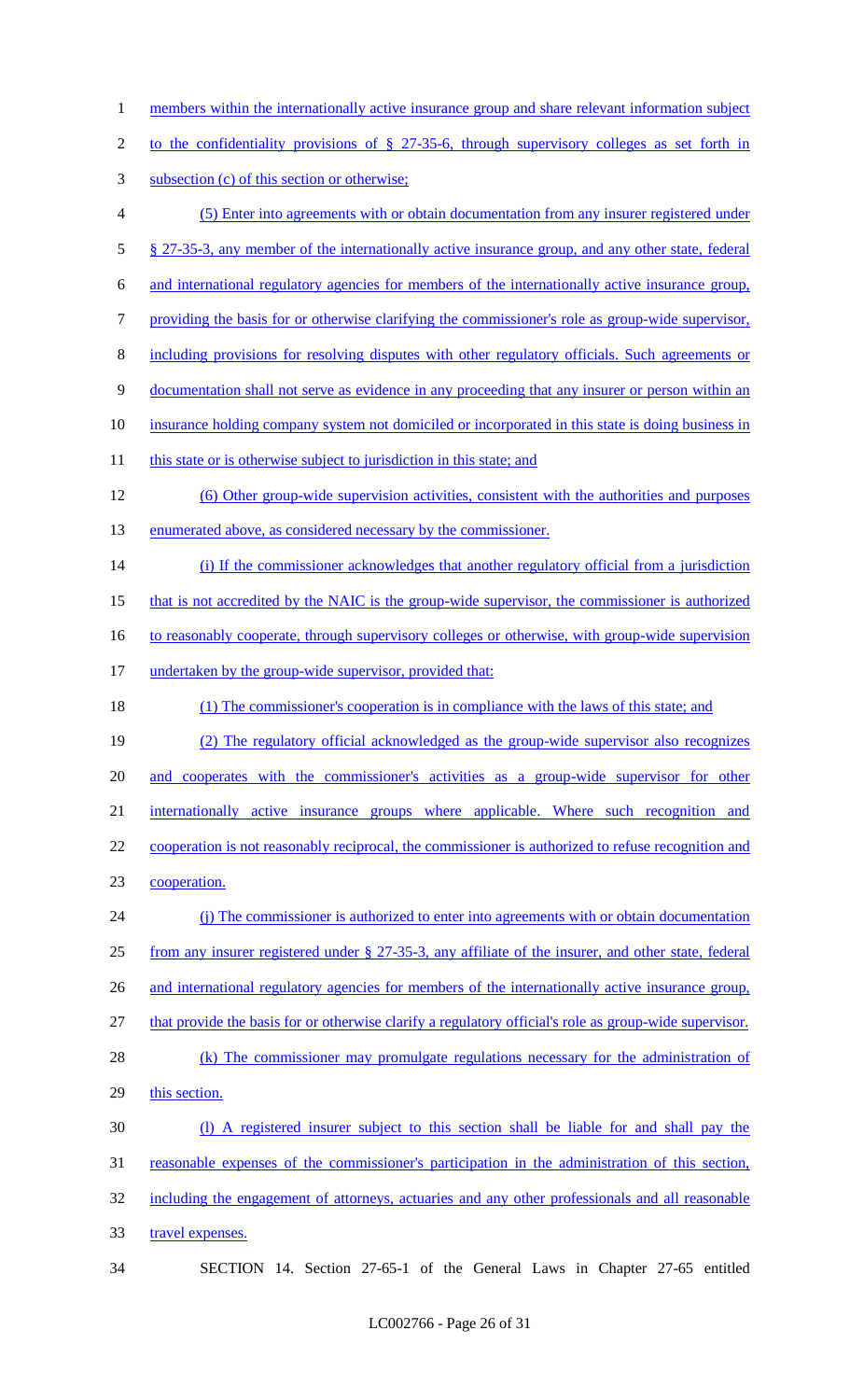"Commercial Special Risks" is hereby amended to read as follows:

 **27-65-1. Commercial special risks. --** (a) Commercial special risks. - Notwithstanding any other provisions of this title to the contrary and except as limited in subsection (b) of this section, insurers shall not be required to file with, nor to receive approval from, the insurance division of the department of business regulation for policy forms or rates used in the insurance of commercial special risks located in this state. Commercial special risks are defined as:

- (1) Risks written as commercial lines insurance, defined as insurance issued for purposes other than for personal, family or household, and which are written on an excess or umbrella basis;
- (2) Those risks, or portions of them, written as commercial lines insurance, defined as insurance issued for purposes other than for personal, family or household, and which are not rated according to manuals, rating plans, or schedules including "A" rates;
- (3) Risks written as commercial lines insurance that employ or retain the services of a "risk manager" and which also meet any one of the following criteria:
- (i) Net worth over ten million dollars (\$10,000,000);
- (ii) Net revenue/sales of over five million dollars (\$5,000,000);
- (iii) More than twenty-five (25) employees per individual company or fifty (50) employees per holding company in the aggregate;
- (iv) Aggregates premiums of over thirty thousand dollars (\$30,000) excluding group life,
- group health, workers' compensation and professional liability (including but not limited to errors and omissions and directors and officers liability);
- (v) Is a not for profit, or public entity with an annual budget or assets of at least twenty-
- five million dollars (\$25,000,000); or
- (vi) Is a municipality with a population of over twenty thousand (20,000);
- (4) Specifically designated commercial special risks including:
- (i) All risks classified as highly protected risks.
- "Highly protected risk" means a fire resistive building that meets the highest standards of
- fire safety according to insurance company underwriting requirements;
- (ii) All commercial insurance aviation risks;

 (iii) All credit property insurance risks which are defined as "insurance of personal property of a commercial debtor against loss, with the creditor as sole beneficiary" or "insurance of personal property of a commercial debtor, with the creditor as primary beneficiary and the debtor as beneficiary of proceeds not paid to the creditor". For the purposes of this definition, "personal property" means furniture, fixtures, furnishings, appliances and equipment designed for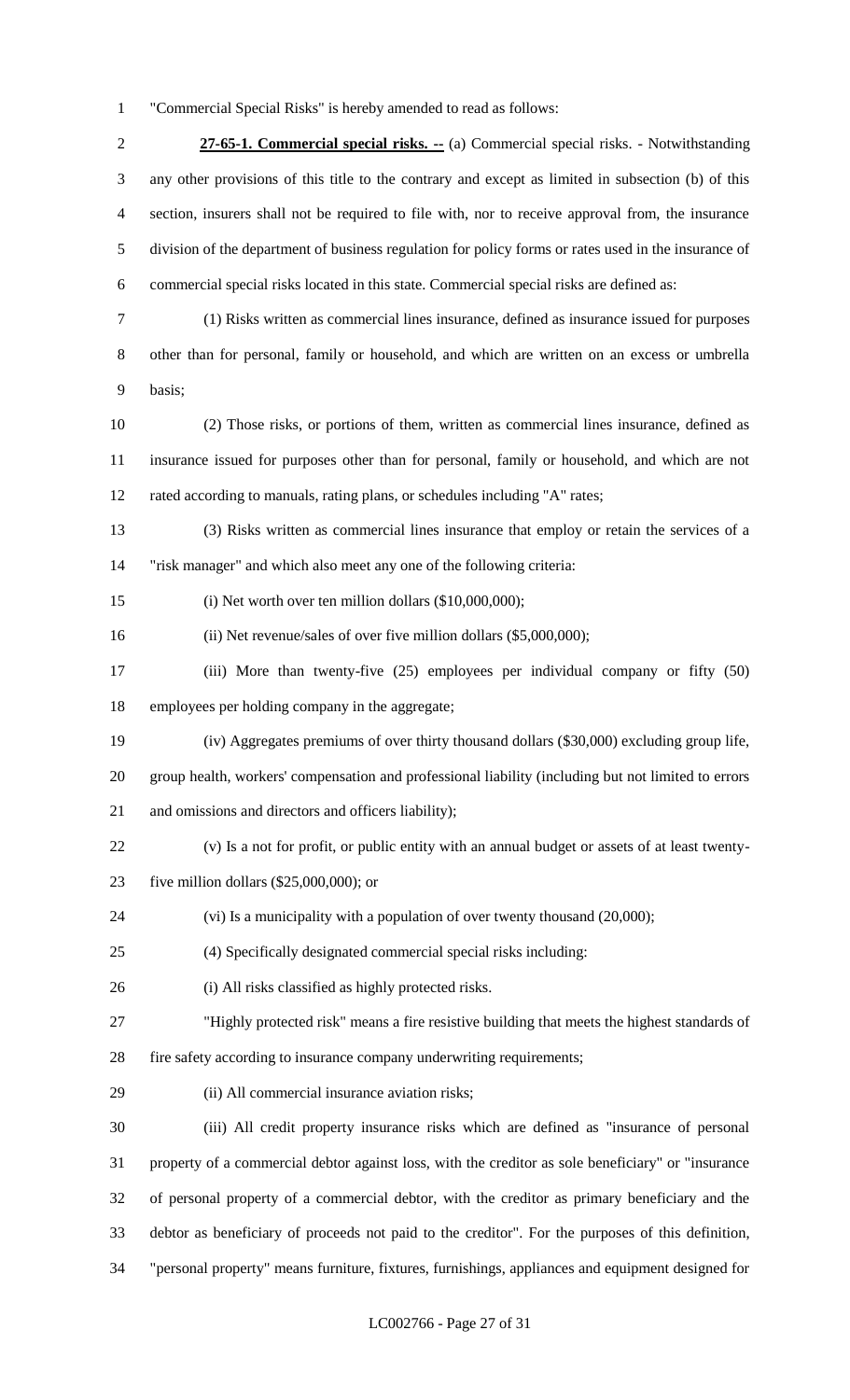use in a business trade or profession and not used by a debtor for personal or household use; (iv) All boiler and machinery risks; (v) All inland marine risks written as commercial lines insurance defined as insurance 4 issued for purposes other than for personal, family or household; and 5 (vi) All fidelity and surety risks; and 6 (vii) All crime and burglary and theft risks $\frac{1}{2}$ ; and (viii) All directors and officers risks. (b) Notwithstanding subsection (a) of this section, the following lines of business shall remain subject to all filing and approval requirements contained in this title even if written for risks which qualify as commercial special risks: 11 (1) Life insurance; (2) Annuities; (3) Accident and health insurance; (4) Automobile insurance which is mandated by statute; (5) Workers' compensation and employers' liability insurance; and (6) Issuance through residual market mechanisms. (c) Any insurer which provides coverage to a commercial special risk shall disclose to the insured that forms used and rates charges are exempt from filing and approval requirements by this subsection. Records of all such disclosures shall be maintained by the insurer. (d) Brokers for exempt commercial policyholders as defined in subdivision (a)(3) of this section shall be exempt from the due diligence requirements of § 27-3-38(b). (e) Notwithstanding any other provisions of this title, the requirements of § 27-5-2 shall not apply to any policy insuring one or more commercial special risks located in this state. SECTION 15. Section 42-14.2-2 of the General Laws in Chapter 42-14.2 entitled "Department of Business Regulation - Automobile Wrecking and Salvage Yards" is hereby amended to read as follows: **42-14.2-2. Duties of the department of business regulation.** -- (a) The department is 28 hereby authorized to establish rules and regulations as appropriate in the public interest. An 29 annual report of its activities, meetings, programs, policies, findings, and recommendations shall 30 be filed by the department of business regulation with the general assembly. The records of the department shall be open to inspection. (b) The department shall conduct a town-by-town verification of the number of salvage yards and shops operating within the state and otherwise compile an updated listing of the same. 34 All owners and operators shall be provided new application forms for the completion of licensing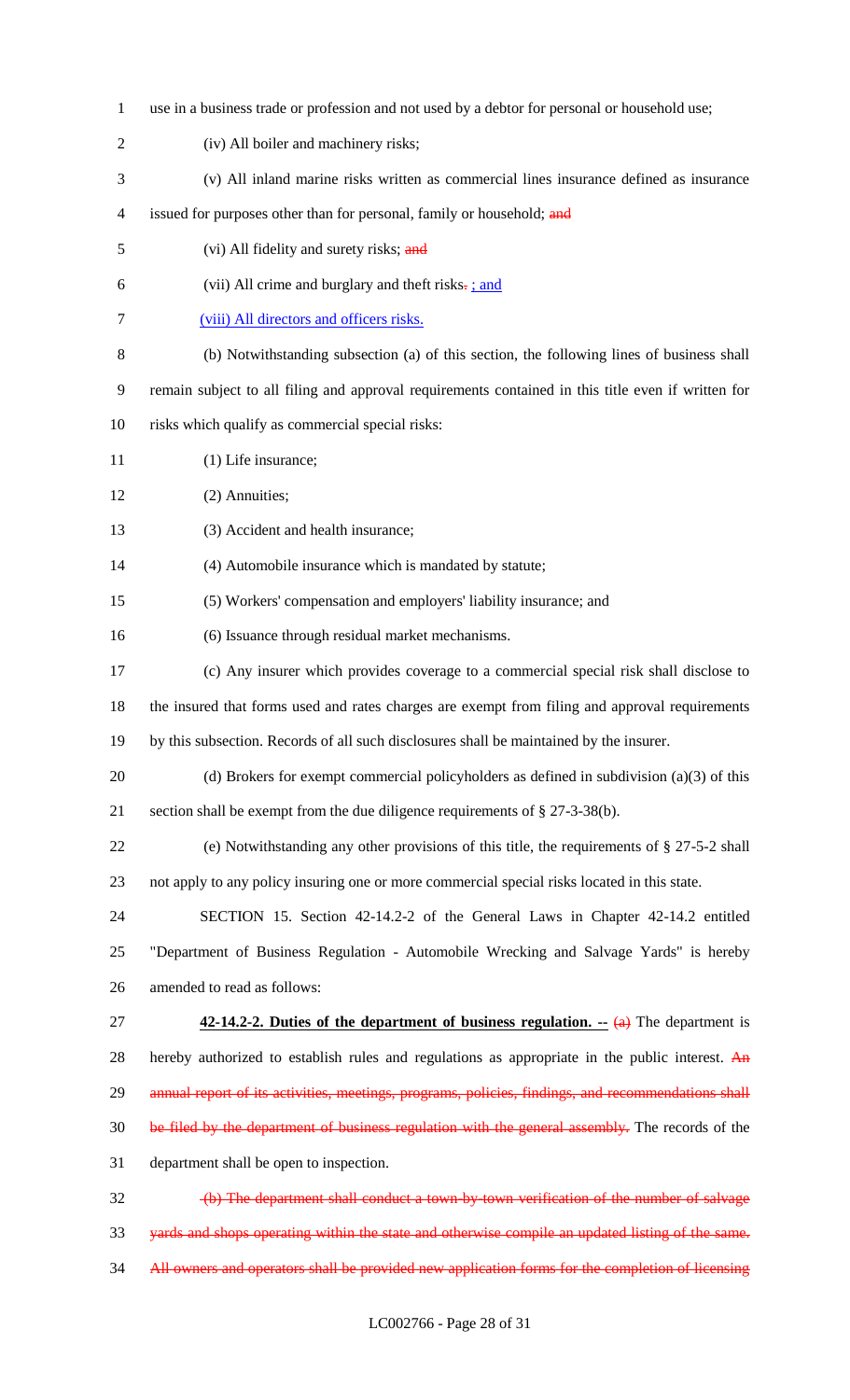1 data and given notice that the application must be completed and returned within ninety (90) days

in order to receive consideration as a license holder. The application and licensing form shall

contain sufficient data to enable the department to understand the scope of work and business at

- 4 the location, reflect full ownership by all corporations and persons interested, indicate employees
- and provide other data on the business as may be indicated and in the public interest.
- SECTION 16. Section 5-8-16 of the General Laws in Chapter 5-8 entitled "Engineers" is hereby repealed.
- **5-8-16. Reissuance of lost, destroyed, or mutilated certificates. --** A certificate of registration to replace any certificate lost, destroyed, or mutilated shall be issued subject to the
- 10 rules of the board. A charge of twenty-five dollars (\$25.00) shall be made for that issuance.
- SECTION 17. Section 41-5.1-3 of the General Laws in Chapter 41-5.1 entitled "Commission on Professional Boxing, Wrestling, and Kick Boxing" is hereby repealed.
- **41-5.1-3. Record -- Reports. --** The commission on professional boxing, wrestling, and

14 kick boxing shall keep a record of all its transactions and shall, at the January session in each year, and may at any other time make a report of its doings and of its recommendations to the 16 general assembly. The reports shall state in detail the nature of and extent of the commission's

- investigations of the previous year and an outline of its proposed goals and projects for the
- 18 forthcoming year.

# SECTION 18. Chapter 27-1.1 of the General Laws entitled "Credit for Reinsurance Act" is hereby amended by adding thereto the following sections:

- **27-1.1-9. Asset or deduction from liability. –** No credit shall be allowed as an admitted asset or as a deduction from liability to any ceding company for reinsurance unless the reinsurance is payable by the assuming company on the basis of the liability of the ceding 24 company under the contractor contracts reinsured without diminution because of the insolvency
- of the ceding company.
- **27-1.1-10. Payment by assuming company. –** (a) No credit shall be allowed for reinsurance unless the reinsurance agreement provides that payments by the assuming company 28 shall be made directly to the ceding company or to its liquidator, receiver, or statutory successor, 29 except where the contract specifically provides direct payment of the reinsurance to the insured or a claimant on behalf of the insured in the event of the insolvency of the ceding company, or where the assuming company, with the consent of the direct insured or insureds, has assumed the policy obligations of the ceding company to the payees under the policies and in substitution for
- the obligations of the ceding company to the payees.
- (b) Except as provided in this section, no assuming company may pay or settle, or agree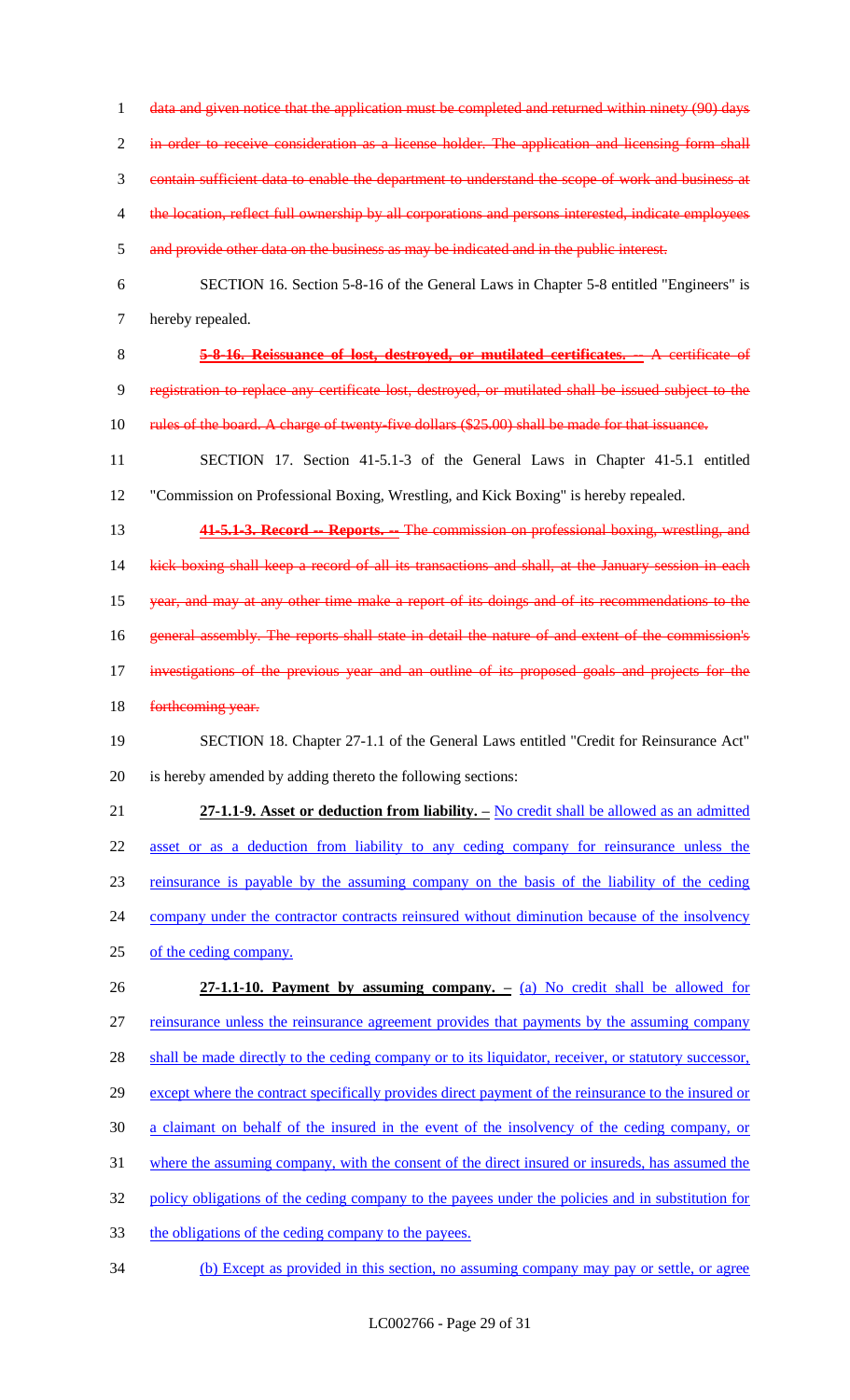- 1 to pay or settle, any policy claim, or any portion of a claim, directly to or with a policyholder of
- 2 any ceding company if an order of rehabilitation or liquidation has been entered against the
- 3 ceding company.
- 4 SECTION 19. This act shall take effect upon passage.

======== LC002766  $=$